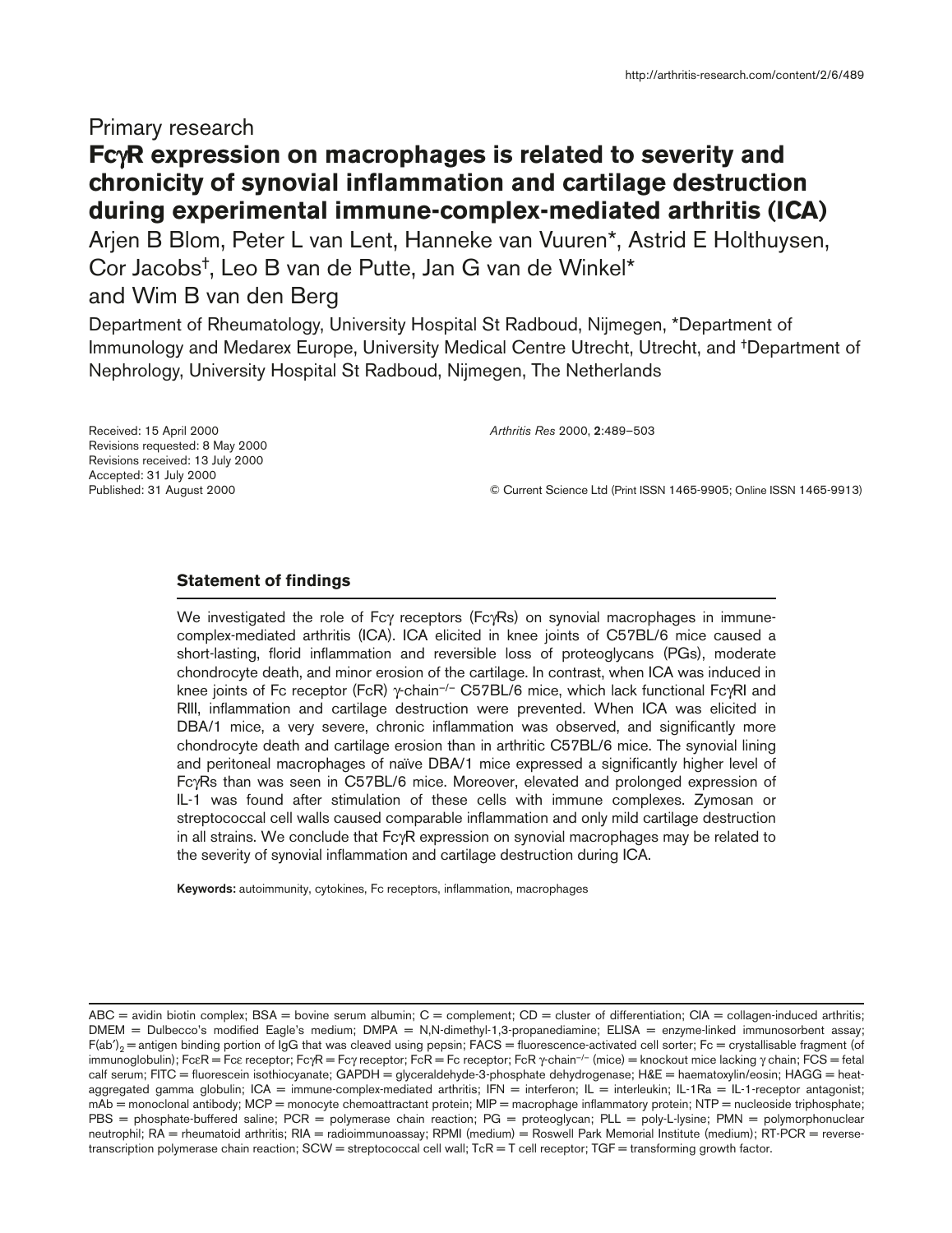## **Synopsis**

**Introduction:** Fcγ receptors (FcγRs) present on cells of the haematopoietic lineage communicate with IgG-containing immune complexes that are abundant in the synovial tissue of patients with rheumatoid arthritis (RA). In mice, three classes of FcγR (RI, RII, and RIII) have been described. Binding of these receptors leads to either activation (FcγRI and RIII) or deactivation (FcγRII) of intracellular transduction pathways. Together, the expression of activating and inhibitory receptors is thought to drive immune-complex-mediated diseases.

Earlier studies in our laboratory showed that macrophages of the synovial lining are of utmost importance in the onset and propagation of immune-complex-driven arthritic diseases. Selective depletion of macrophages in the joint downregulated both inflammation and cartilage destruction. As all three classes of FcγR are expressed on synovial macrophages, these cells are among the first that come in contact with immune complexes deposited in the joint. Recently, we observed that when immune complexes were injected into the knee joints of mice, strains susceptible to collagen-type-II arthritis (DBA/1, B10.RIII) developed more severe arthritis than nonsusceptible strains did, or even developed chronic arthritis. One reason why these strains are more susceptible might be their higher levels of FcγRs on macrophage membranes. To test this hypothesis, we investigated the role of FcγRs in inflammation and cartilage damage during immune-complex-mediated arthritis (ICA). First, we studied arthritis and subsequent cartilage damage in mice lacking functional FcγRI and RIII (FcR γ-chain–/– mice). Next, DBA/1 mice, which are prone to develop collagen-type-II arthritis ('collagen-induced arthritis'; CIA) and are hypersensitive to immune complexes, were compared with control C57BL/6 mice as regards cartilage damage and the expression and function of FcγRs on their macrophages.

**Aims:** To examine whether FcγR expression on macrophages is related to severity of synovial inflammation and cartilage destruction during immune-complex-mediated joint inflammation. **Methods:** ICA was induced in three strains of mice (FcR γ-chain–/–, C57BL/6, and DBA/1, which have, respectively, no functional FcγRI and RIII, intermediate basal expression of FcγRs, and high basal expression of FcγRs) by passive immunisation using rabbit anti-lysozyme antibodies, followed by poly-L-lysine lysozyme injection into the right knee joint 1 day later. In other experiments, streptococcal-cell-wall (SCW)- or zymosan-induced arthritis was induced by injecting SCW (25 µg) or zymosan (180 µg) directly into the knee joint. At several time points after arthritis induction, knee joints were dissected and studied either histologically (using haematoxylin/eosin or safranin O staining) or immunohistochemically. The arthritis severity and the cartilage damage were scored separately on an arbitrary scale of 0–3.

FcγRs were immunohistochemically detected using the monoclonal antibody 2.4G2, which detects both FcγRII and RIII. Deposition of IgG and C3c in the arthritic joint tissue was also detected immunohistochemically. Expression of FcγRs by murine peritoneal macrophages was measured using a fluorescence-activated cell sorter (FACS).

Peritoneal macrophages were stimulated using heataggregated gamma globulins (HAGGs), and production of IL-1 was measured using a bioassay. To assess the levels of IL-1 and its receptor antagonist (IL-1Ra) during arthritis, tissue was dissected and washed in RPMI medium. Washouts were tested for levels of IL-1 and IL-1Ra using radioimmunoassay and enzyme-linked immunosorbent assay. mRNA was isolated from the tissue, and levels of macrophage inflammatory protein (MIP)-2, monocyte chemoattractant protein (MCP)-1, IL-1, and IL-1Ra were determined using semiquantitative reversetranscription polymerase chain reaction (RT-PCR).

**Results:** ICA induced in knee joints of C57BL/6 mice caused a florid inflammation at day 3 after induction. To investigate whether this arthritis was FcγR-mediated, ICA was induced in FcR γ-chain–/– mice, which lack functional FcγRI and RIII. At day 3, virtually no inflammatory cells were found in their knee joints. Levels of mRNA of IL-1, IL-1Ra, MCP-1, and MIP-2, which are involved in the onset of this arthritis, were significantly lower in FcR  $\gamma$ -chain<sup>-/-</sup> mice than in control C57BL/6 mice. Levels of IL-1 protein were also measured. At 6 h after ICA induction, FcR γ-chain–/– mice and control C57BL/6 mice showed similar IL-1 production as measured by protein level. By 24 h after induction, however, IL-1 production in the FcR  $\gamma$ -chain<sup>-/-</sup> mice was below the detection limit, whereas the controls were still producing a significant amount. To investigate whether the difference in reaction to immune complexes between the DBA/1 and C57BL/6 mice might be due to variable expression of FcγRs in the knee joint, expression *in situ* of FcγRs in naïve knee joints of these mice was determined. The monoclonal antibody 2.4G2, which detects both FcγRII and RIII, stained macrophages from the synovial lining of DBA/1 mice more intensely than those from C57BL/6 mice. This finding suggests a higher constitutive expression of FcγRs by macrophages of the autoimmune-prone DBA/1 mice. To quantify the difference in FcγR expression on macrophages of the two strains, we determined the occurrence of FcγRs on peritoneal macrophages by FACS analysis. The levels of FcγR expressed by macrophages were twice as high in the DBA/1 mice as in the C57BL/6 mice (mean fluorescence, respectively,  $440 \pm 50$  and  $240 \pm 30$  intensity per cell). When peritoneal macrophages of both strains were stimulated with immune complexes (HAGGs), we found that the difference in basal FcγR expression was functional. The stimulated macrophages from DBA/1 mice had significantly higher IL-1 $\alpha$  levels (120 and 135 pg/ml at 24 and 48 h, respectively) than cells from C57BL/6 mice (45 and 50 pg/ml, respectively).

When arthritis was induced using other arthritogenic triggers than immune complexes (zymosan, SCW), all the mouse strains tested (DBA/1, FcR γ-chain<sup>-/-</sup>, and C57BL/6) showed similar inflammation, indicating that the differences described above are found only when immune complexes are used to elicit arthritis.

We next compared articular cartilage damage in arthritic joints of the three mouse strains FcR γ-chain–/–, C57BL/6 (intermediate basal expression of FcγRs), and DBA/1 (high basal expression of FcγRs). Three indicators of cartilage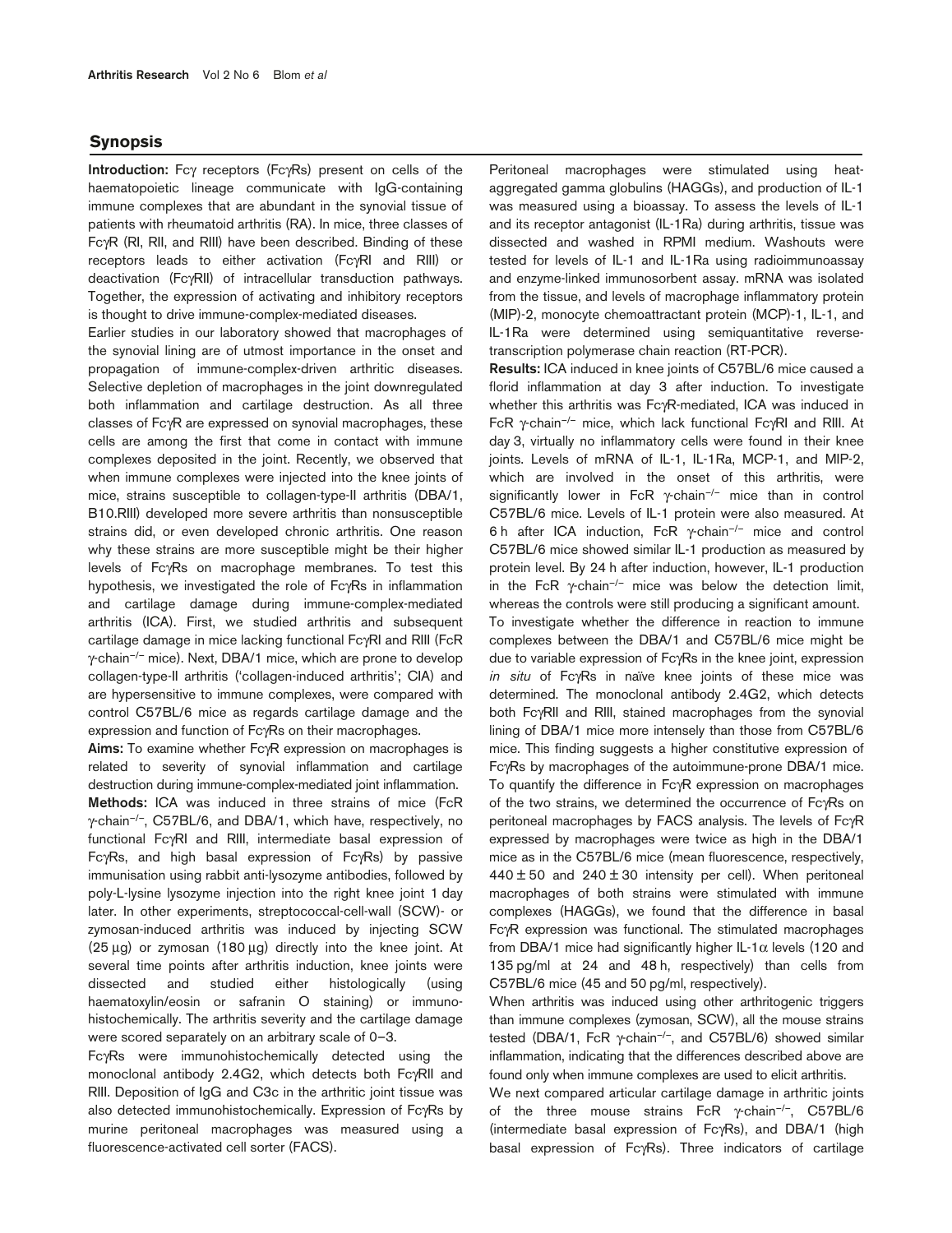damage were investigated: depletion of PGs, chondrocyte death, and erosion of the cartilage matrix. At day 3 after induction of ICA, there was no PG depletion in FcR  $\gamma$ -chain<sup>-/-</sup> mice, whereas PG depletion in the matrix of the C57BL/6 mice was marked and that in the arthritic DBA/1 mice was even greater. PG depletion was still massive at days 7 and 14 in the DBA/1 mice, whereas by day 14 the PG content was almost completely restored in knee joints of the C57BL/6 mice. Chondrocyte death and erosion of cartilage matrix, two indicators of more severe cartilage destruction, were significantly higher in the DBA/1 than in the C57BL/6 mice, while both indicators were completely absent in the FcR γ-chain–/– mice. Again, when arthritis was induced using other triggers (SCW, zymosan), all strains showed similar PG depletion and no chondrocyte death or matrix erosion. These findings underline the important role of immune complexes and FcγRs in irreversible cartilage damage.

**Discussion:** Our findings indicate that inflammation and subsequent cartilage damage caused by immune complexes may be related to the occurrence of FcγRs on macrophages. The absence of functional FcγRI and RIII prevented inflammation and cartilage destruction after induction of ICA, whereas high basal expression of FcγRs on resident joint macrophages of similarly treated mice susceptible to autoimmune arthritis was correlated with markedly more synovial inflammation and cartilage destruction. The difference in joint inflammation between the three strains was not due to different susceptibilities to inflammation per se, since intraarticular injection of zymosan or SCW caused comparable inflammation. Although extensive inflammatory cell mass was found in the synovium of all strains after intra-articular injection of zymosan, no irreversible cartilage damage (chondrocyte death or matrix erosion) was found. ICA induced in C57BL/6 and DBA/1 mice did cause irreversible cartilage damage at later time points, indicating that immune complexes and FcγRs play an important role in inducing irreversible cartilage damage. Macrophages communicate with immune complexes via Fcγ receptors. Absence of functional activating receptors

completely abrogates the synovial inflammation, as was shown after ICA induction in FcR  $\gamma$ -chain<sup>-/-</sup> mice. However, the γ-chain is essential not only in FcγRI and RIII but also for FcεRI (found on mast cells) and the T cell receptor (TcR)-CD3 (T cells) complex of γδT cells. However, T, B, or mast cells do not play a role in this arthritis that is induced by passive immunisation. Furthermore, this effect was not caused by a difference in clearance of IgG or complement deposition in the tissue. In this study, DBA/1 mice, which are susceptible to collagen-induced autoimmune arthritis and in a recent study have been shown to react hypersensitively to immune complexes, are shown to express higher levels of FcγRs on both synovial and peritoneal macrophages. Because antibodies directed against the different subclasses of FcγR are not available, no distinction could be made between FcγRII and RIII. Genetic differences in DBA/1 mice in genes coding for or regulating FcγRs may be responsible for altered FcγR expression. If so, these mouse strains would have a heightened risk for immune-complex-mediated diseases.

To provide conclusive evidence for the roles of the various classes of FcγR during ICA, experiments are needed in which FcγRs are blocked with specific antibodies, or in which knockout mice lacking one specific class of FcγR are used. The only available specific antibody to FcγR (2.4G2) has a stimulatory effect on cells once bound to the receptor, and therefore cannot be used in blocking experiments. Experiments using specific knockout mice are now being done in our laboratory.

Macrophages are the dominant type of cell present in chronic inflammation during RA and their number has been shown to correlate well with severe cartilage destruction. Apart from that, in humans, these synovial tissue macrophages express activating FcRs, mainly FcγIIIa, which may lead to activation of these macrophages by IgG-containing immune complexes. The expression of FcRs on the surface of these cells may have important implications for joint inflammation and severe cartilage destruction and therefore FCRs may constitute a new target for therapeutic intervention.

## **Full article**

## **Introduction**

Rheumatoid arthritis (RA) is characterised by chronic joint inflammation eventually leading to irreversible cartilage destruction. IgG-containing immune complexes, such as rheumatoid factors, are abundant in the synovial tissue of patients with RA [1,2]. It is still debated what role these complexes play in the aetiology and pathology of the disease. Immune complexes communicate with haematopoietic cells via Fcγ receptors (FcγRs) [3–5]. In recent studies, the importance of these receptors in inflammation and tissue damage has been shown in various inflammatory diseases, eg autoimmune haemolytic anaemia

and thrombocytopenia [6,7], autoimmune glomerulonephritis [8], and induced glomerulonephritis [9,10]. FcγRs, which belong to the immunoglobulin superfamily, bind IgG. Three classes of leucocyte FcγR have been described (FcγRI, RII, and RIII). Binding of these receptors initiates signalling cascades that can lead to either activation or deactivation of effector cells. In mice, cross-linking of FcγRI and RIII leads to activation [11,12] of intracellular signalling transduction pathways, whereas stimulation of FcγRIIb leads to their deactivation [13,14]. Coordinate expression of activating and inhibitory receptors has been suggested to drive immune-complex-mediated diseases [15].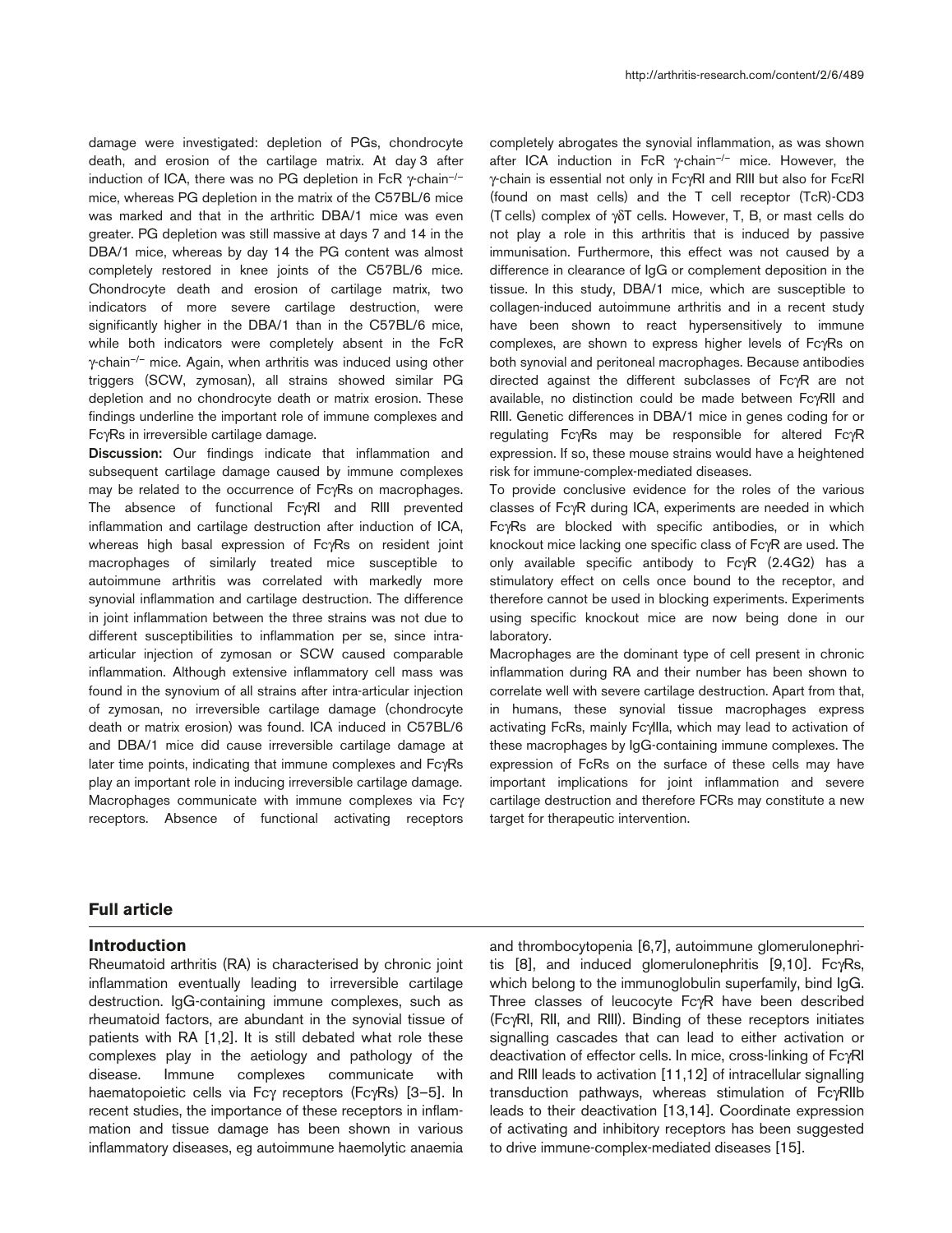During RA, the dominant cell type in the joint is the macrophage. Elegant studies by Bresnihan's group have shown a correlation between the number of macrophages present in the joint and severe cartilage destruction [16–18]. In other studies, selective elimination of synovial lining macrophages prior to induction of experimental arthritis prevented the onset of arthritis and cartilage destruction. Furthermore, selective removal of lining macrophages during chronic arthritis significantly downregulated synovial inflammation [19–22] and partly prevented exacerbation [23]. Synovial macrophages, which cover the inside of diarthrodial joints and surround blood vessels in the synovium, are among the first cells that come in contact with immune complexes. All three classes of FcγR are known to be expressed on macrophages in general and on synovial macrophages in particular [4,24–26] and the amount and/or ratio of the various types of FcγR expression might determine joint inflammation and cartilage destruction. Overexpression, downregulation, or functional impairment of activating FcγRI and RIII on macrophages may have consequences for inflammation and cartilage destruction. Differences in basal expression levels of FcγRs may be genetically linked or related to age [27]. Cytokines such as IFN-γ and TGF-β have been shown to upregulate, respectively, FcγRI and RIII, whereas IL-4 and IL-13 downregulate both receptor classes [4,28–33].

Recently, we observed that when immune complexes were injected into the knee joints of mice, strains susceptible to collagen-type-II arthritis (DBA/1 and B10.RIII mice) developed more severe arthritis than nonsusceptible strains did, or even developed chronic arthritis [34]. Mouse strains that are prone to develop autoimmune arthritis may also express higher levels of FcγRs on their macrophages, thus driving joint inflammation and cartilage destruction.

To test this hypothesis, we have investigated the role of FcγRs in inflammation and cartilage damage during immune-complex-mediated arthritis (ICA). In this model, arthritis is induced by intra-articular injection of the antigen into knee joints of mice that were previously passively immunised against the antigen, by intravenous injection of specific antibodies [35]. First, synovial inflammation, cytokine production, and joint destruction were investigated in FcR γ-chain knockout (FcR γ-chain–/–) mice, lacking functional FcRI and RIII, and their controls. Then DBA/1 mice, which are prone to develop collagen-type-II autoimmune arthritis and express a higher than usual sensitivity for immune complexes, were compared with nonsusceptible C57BL/6 mice, and the expression and functional relation of Fc receptors on macrophages with inflammation and cartilage destruction were investigated. The findings indicate that FcR expression on synoviallining macrophages is related to the severity and chronicity of synovial inflammation and cartilage destruction during joint inflammation elicited by immune complexes.

## **Materials and methods Animals**

Male and female C57BL/6 mice were obtained from Jackson (Bar Harbor, Maine, USA). DBA/1 mice were obtained from Bomholdgard (Rye, Denmark). FcR γ-chain–/– mice were kindly given by T Saito [10]. FcR γ-chain–/– mice were backcrossed to C57BL/6 mice for 12 generations. FcR  $\gamma$ -chain<sup>-/-</sup> were also backcrossed to a DBA/1 background. Mice were fed a standard diet and tap water *ad libitum*. Mice were used between the ages of 8 and 12 weeks and weighed 25–30 g.

## **Chemicals**

Poly-L-lysine (PLL), lysozyme, 1-ethyl-3-(3-dimethylaminopropyl) carbodiimide (EDC), and zymosan A (from *Saccharomyces cerevisiae*) were obtained from Sigma Chemical Company, St Louis, MO, USA. N,N-dimethyl-1,3-propanediamine (DMPA) was obtained from BDH Chemicals Ltd, Poole, UK.

#### **Lysozyme coupling to PLL**

Lysozyme was coupled to PLL in accordance with the method of Danon *et al* [36]. As described by those authors, 1-ethyl-3-(3-dimethylaminopropyl) carbodiimide was used as an activator and PLL as a nucleophil. Free carboxyl groups of the protein were then coupled to amino groups of PLL. The molecular mass was raised whereas the isoelectric point remained high, as was determined in a 5% polyacrylamide slab gel with 0.8% ampholines (pH gradient 3.5–9.5). The molecular mass appeared to be 74 kD on SDS–PAGE.

#### **Induction of arthritis by immune complexes, zymosan, or SCW**

Specific rabbit anti-lysozyme antisera, made as described elsewhere [35] and made complement-free by heating at 56°C for 30 min, were injected (0.2 ml) intravenously into mice. ICA was then induced by injecting 3 µg of PLLcoupled lysozyme into the right knee joint. The left knee joint was injected with saline solution and used as a control. As an additional control, some mice were given normal rabbit serum instead of specific anti-lysozyme. When PLL-lysozyme was injected into the knee joint without prior administration of specific anti-lysozyme antibodies, no inflammation or cartilage damage developed, in either C57BL/6 or DBA/1 mice.

Zymosan (30 mg) was dissolved in 1 ml saline solution by heating up to 100°C twice and was then sonicated to obtain a homogeneous suspension. Arthritis was induced in other mice by injecting 180 µg zymosan into both left and right knee joints. Fcγ-chain knockout mice and the control strain (C57BL/6) were matched for age and sex.

SCW arthritis was induced by injecting 25 µg SCWs (rhamnose content), prepared as described elsewhere [37] and dissolved in 6 µl saline, into the right knee joint of C57BL/6 and DBA/1 mice.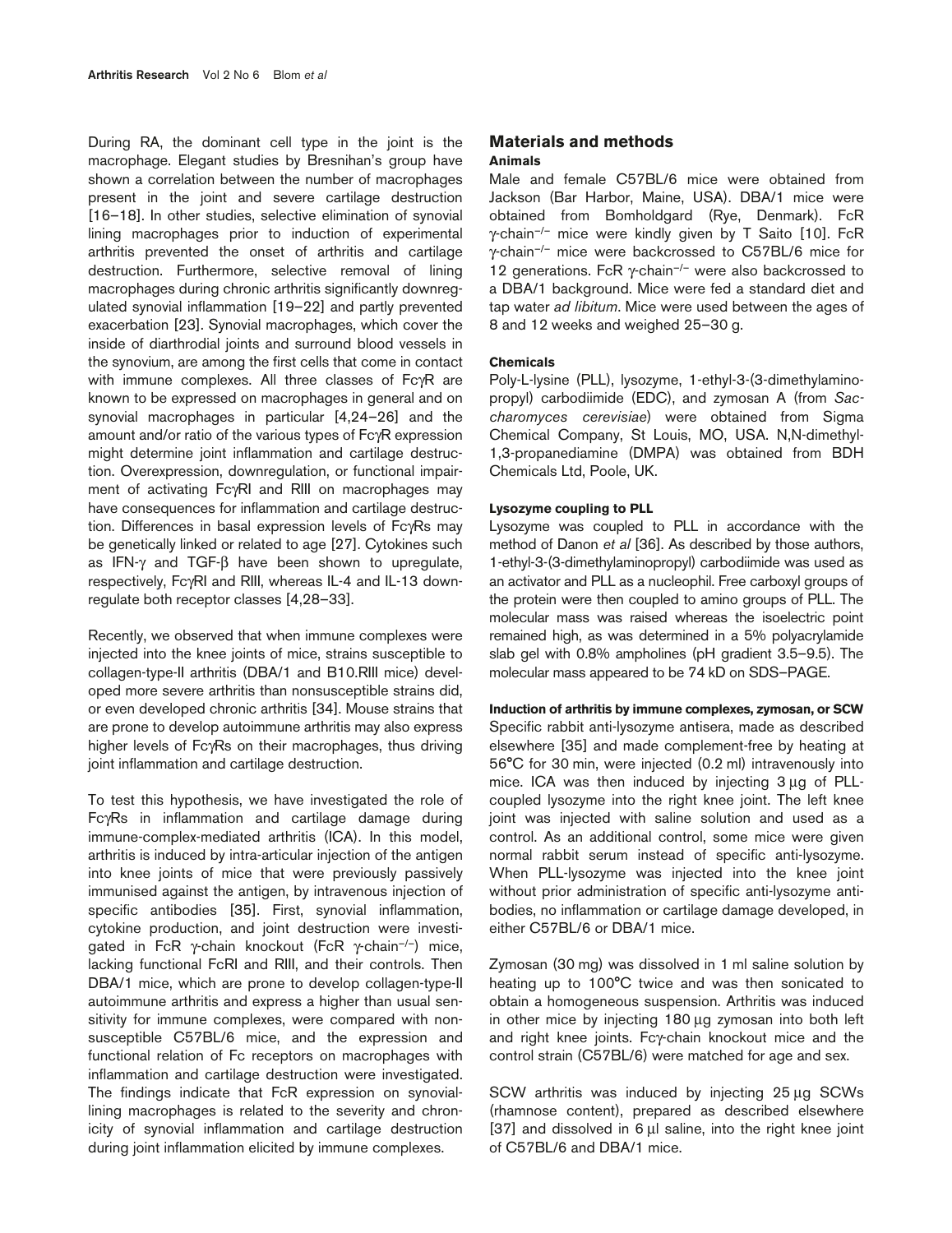#### **Histology**

Total knee joints of mice were isolated 3 days after induction of arthritis in Fcγ-chain deficient mice and at days 3, 7, and 14 in C57BL/6 and DBA/1 mice. For standard histology, tissue was fixed in 4% formaldehyde, decalcified in formic acid, and subsequently dehydrated and embedded in paraffin. Paraffin sections were cut at 7 µm and mounted on gelatine-coated slides. Haematoxylin/eosin (H&E) staining was performed to study the inflammatory cells.

Infiltrate and exudate were scored separately. The severity was determined by two blinded observers, using an arbitrary score  $(0-3)$ :  $0 =$  none,  $1 =$  mild,  $2 =$  moderate, and  $3 =$ maximal cellularity. To study PG depletion from the cartilage matrix, sections were stained with safranin O and then counterstained with fast green. PG depletion from several cartilage surfaces was scored (patella + adjacent femur surface, lateral condyle femur + adjacent surface tibia plateau, and medial femoral condyle + adjacent surface tibia plateau).

The severity of depletion was scored by two blinded observers, using an arbitrary score reflecting the level of destaining:  $0 =$  none,  $1 =$  mild,  $2 =$  moderate, and  $3 =$ maximal destaining of cartilage. Chondrocyte death was scored using H&E-stained sections. The amount of empty lacunae was given as a percentage of total amount of cells (empty lacunae + viable chondrocytes). Cartilage erosion was scored by expressing the amount of eroded cartilage as a percentage of the cartilage surface.

#### **Detection of Fc**γ **receptors**

To compare expression of FcγRII/RIII by DBA/1 and C57BL/6 mice, we performed immunohistochemistry using a rat antibody against murine FcγRII/RIII (2.4G2, Pharmingen, San Diego, CA, USA) [38]. Briefly, cryostat sections were fixed in acetone vapour for 3 min and endogenous peroxidase was blocked using 1%  $H_2O_2$ . Sections were incubated overnight with 2.4G2 (1 µg/ml) in phosphatebuffered saline (PBS)/0.1% bovine serum albumin (BSA). Sections were washed in PBS and then incubated with rabbit anti-rat IgG coupled to biotin (Vector Laboratories, Burlingame, CA, USA). Then the sections were incubated with avidin biotin complexes (ABC; Vectastain Elite-kit, Vector Laboratories) and developed using diaminobenzidine (Sigma Chemical Company, St Louis, MO, USA).

#### **Detection of IgG and C3c**

IgG deposited in the tissue by immune-complex formation was detected on paraffin-embedded knee-joint sections. Sections were incubated with biotinylated rat anti-rabbit antibodies (Vector Laboratories) for 1 h. Sections were washed thoroughly with PBS, incubated with ABC complexes, and developed using the method described above.

C3c was detected using cryostat sections. Sections were incubated with rat anti-murine C3c (Nordic, Tilburg, The Netherlands) after acetone fixation and inhibition of endogenous peroxidase. Isotype-matched antibodies directed against an irrelevant epitope (Vector) were used as a negative control. Staining was scored using image analysis by measuring the mean amount of blue light that passed through a well-defined location in the tissue section near the cruciate ligaments.

#### **Analysis by fluorescence-activated cell sorter (FACS)**

Peritoneal macrophages of different strains were isolated from the peritoneal cavity by lavage with ice-cold DMEM/ 10% fetal calf serum (FCS)/1% pyruvate. These cells  $(5 \times 10^6/100 \,\mu\text{)}$  were incubated with 2.4G2 (5  $\mu$ g/ml). They were then washed and incubated with mouseadsorbed hamster anti-rat  $F(ab')_2$  fragments labelled with fluorescein isothiocyanate (FITC). FACS analysis was performed using a Coulter Epics XL/XL-MCL (Coulter Electronics Ltd, Mijdrecht, The Netherlands). Omitting the first antibody and substitution of 2.4G2 for isotype-matched irrelevant antibodies (DAKO, Glostrup, Denmark) were used as negative controls. The window was set so that > 95% of cells were F4/80-positive, indicating that > 95% of cells were macrophages.

## **Stimulation of peritoneal macrophages with heataggregated gamma globulin**

Peritoneal macrophages were isolated by peritoneal lavage using ice-cold DMEM/10% FCS. Cells were put into 24-well plates (Costar, Acton, MA, USA) at a concentration of  $1 \times 10^6$  cells/ml. After a 4-day adjustment period, the culture medium was changed to one containing heat-aggregated gamma globulin (HAGG) at 100 µg/ml, or a control medium. After 24 or 48 h, the culture medium was collected. HAGGs were obtained by heating 10 mg/ml rabbit IgG (Sigma Chemicals, St Louis, MO, USA) to 63°C for 30 min. After heating, the solution was centrifuged at 12 000 *g* for 10 min. The concentration of the HAGG in the supernatant was determined by reading the absorbance at 280 nm.

#### **Production of inflammatory mediators by synovial tissue**

Synovial tissue was isolated by dissection of patellar tendon and patellar plate containing the patella, tendons, and synovium, as described earlier [39]. Mediators were obtained by elution from synovial specimens derived from six knee joints in 2 ml Roswell Park Memorial Institute (RPMI) medium for 1 h at room temperature. Washouts were tested for their bioactive IL-1 levels in an IL-1-sensitive bioassay (NOB-1 assay) and in a radioimmunoassay (RIA) to determine the total protein levels.

#### **Bioassay for IL-1**

IL-1 activity was measured in the one-stage bioassay for IL-1 as described by Gearing *et al* [40]. The assay was performed as a culture of the IL-1-specific thymoma cell EL-4, designated NOB-1, which produces IL-2 and IL-4 in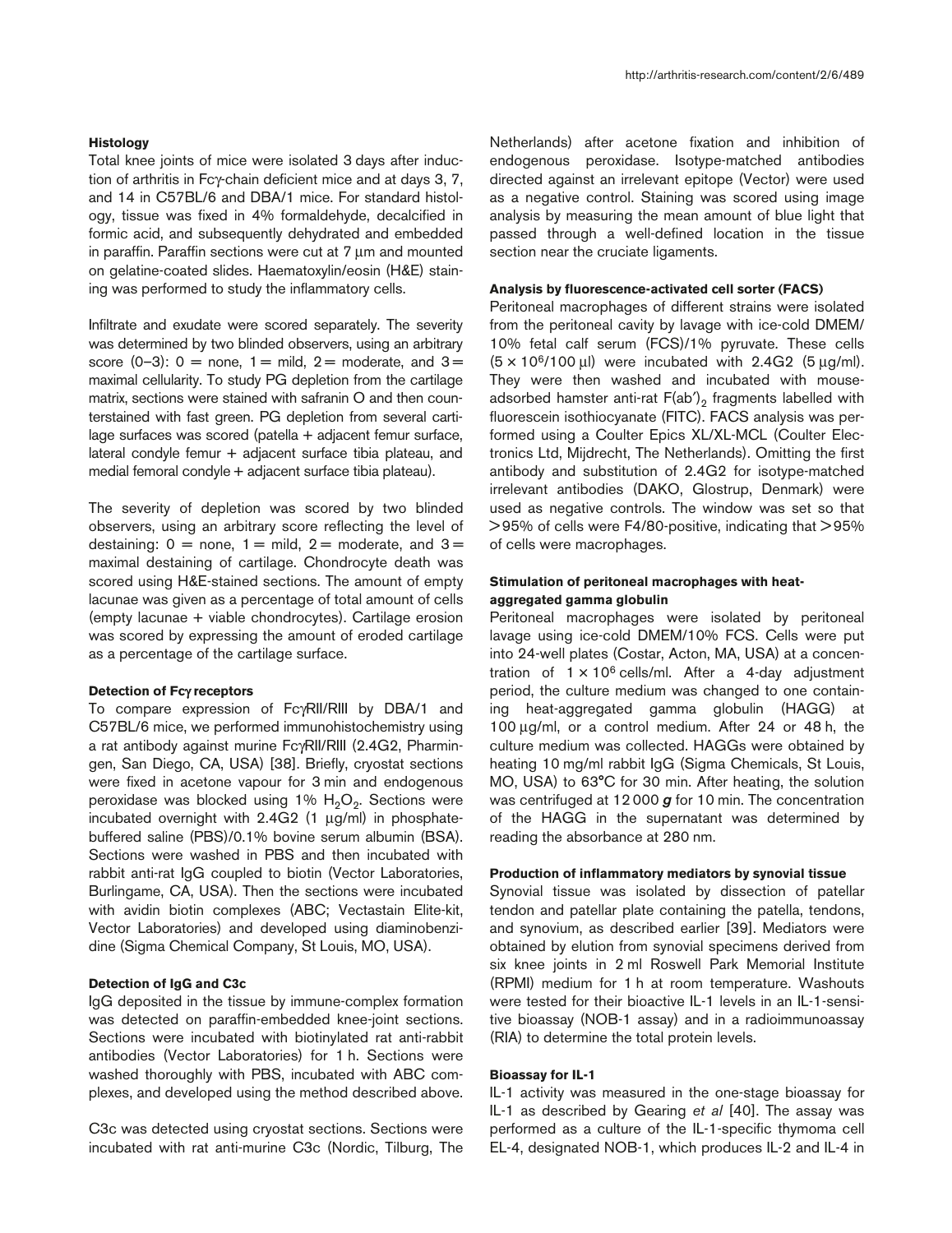response to IL-1, in co-culture with the lymphokineresponder CTLL line. Briefly, EL-4 cells were washed twice and resuspended at  $2.5 \times 10^5$  cells per ml RPMI medium containing 5% FCS. The cells were distributed into 96-well microtitre plates at  $2.5 \times 10^4$  cells per well in 100-µl volumes. CTLL cells  $(4 \times 10^3)$  suspended in 50 µl RPMI medium were added, followed by appropriate dilutions of test sample to a final volume of 200 µl. After 20 h, 0.5 µCi 3H-thymidine (specific activity 20 Ci/mmol; Amersham Nederland BV, 's Hertogenbosch, The Netherlands) was added to each well. After a 3-h incubation, the contents were harvested, and incorporated activity was determined. The EL-4 line, from which NOB-1 was derived, does not incorporate thymidine, because it is deficient in thymidine kinase, and therefore the incorporation of 3Hthymidine is a measure of only CTLL proliferation. Maximal <sup>3</sup>H-thymidine incorporation in the bioassay in the presence of IL-1 was between 15 000 and 20 000 cpm. Culture media contained only minor concentrations of IL-2 or IL-4, as was assessed by testing samples with CTLL alone.

#### **Measurement of IL-1**α **and IL-1**β **protein levels**

IL-1 culture supernatants were measured in duplicate by a nonequilibrium RIA as described elsewhere [41]. Briefly, 100 µl polyclonal rabbit anti-murine IL-1α and IL-1β (diluted in RIA buffer, pH 7.4) was added to 100 µl of samples and standards and kept on ice. After vortexing, the tubes were incubated at 4°C. After 24 h, 100 µl of the appropriate <sup>125</sup>I-labelled IL-1α and β containing approximately 10 000 cpm was added to each tube, and incubation was continued for a further 24 h at 4°C. RIA buffer (750 µl) containing 9% (w/v) polyethylene glycol 6000 (Merck Diagnostica, Darmstadt, Germany) and 3% (w/v) goat anti-rabbit serum was added, to separate bound and free tracer. The tubes were incubated for 20 min at room temperature. After centrifugation at  $1500 \times g$  for  $15$  min, supernatants were quickly drained on adsorbent paper. A gamma-counter was used to count the radioactivity remaining on the paper. The radioactivity in control tubes (the nonspecific binding activity) was subtracted from samples and standards. The detection limit of the assay was 20 pg/ml for both IL-1α and IL-1β.

#### **Measurement of IL-1 receptor antagonist**

Protein levels of IL-1 receptor antagonist (IL-1Ra) in synovial washout specimens were detected using a specific sandwich enzyme-linked immunosorbent assay (ELISA). Briefly, microtitre plates were coated with unconjugated first antibody (anti-IL1Ra: MAB480, R&D Systems, Abingdon, UK) overnight at 4°C. Subsequently, wells were blocked using 1% BSA followed by a 3-h incubation with patella washouts at 37°C. Wells were then incubated with a biotinylated specific antibody (IL-1Ra: BAF480, R&D Systems) and a signal enhancement step was performed by incubating with PolyHRP (CLB, Amsterdam, The Netherlands). Microtitre plates were developed using

o-phenylene-diamine and optical density was read at 492 nm. Between all steps, a washing episode was included using PBS/0.1% Tween 20.

## **Semiquantitative detection of mRNA using reversetranscription polymerase chain reaction**

Levels of mRNA for four different cytokines/chemokines were detected using a semiquantitative method. In brief, mice were killed by cervical dislocation, immediately followed by dissection of the patella with adjacent synovial tissue. Six patellae per group were obtained. Two biopsies with a diameter of 3 mm were punched from the synovial tissue, using a biopsy punch (Stiefel, Wachtersbach, Germany): one from the medial and one from the lateral aspect of the patella. Three lateral and three medial biopsies were pooled (six total), to obtain two samples per group. The samples were immediately frozen in liquid nitrogen. Thereafter samples were ground to powder using a Micro-dismembrator II (B Braun, Melsungen, Germany) and total RNA was extracted using 1 ml TRIzol reagent.

One microgram of RNA was used for reverse-transcription polymerase chain reaction (RT-PCR). Reverse transcription of mRNA was done using oligoDT primers, and 1/20 of the cDNA was used in one amplification by polymerase chain reaction (PCR). PCR was performed at a final concentration of 200 µM dNTPs, each primer at 0.1 µM, and 1 unit *Taq* polymerase (Life Technologies, Breda, The Netherlands) in standard PCR buffer. Message for glyceraldehyde-3-phosphate dehydrogenase (GAPDH), IL-1β, IL-1Ra, MCP-1, and MIP-2 was amplified using specific primers. The primer sequences for IL-1β were: 5′- TTGACGGACCCCAAAAGATG-3′ (sense) and 5′- AGAAGGTGCTCATGTCCTCA-3′ (antisense), for IL-1ra: 5'-TGCTGGGGACCCTACAGTCAC-3′ (sense) and 5′- GCAAGTGCATCATCGTTGTTC-3′ (antisense), for MCP-1: 5'-CTCACCTGCTGCTACTCATTC-3' (sense) and 5′-GCATGAGGTGGTTGTGAAAA-3′ (antisense) and for MIP-2: 5′-GCTGGCCACCAACCACCAGG-3′ (sense) and 5′-AGCGAGGCACATCAGGTACG-3′ (antisense). The PCR-reaction was paused after 20, 23, 26, 29, 32, 35, 38, 41, and 44 cycles at the very end of the extension phase (72°C) and 5-µl samples were taken. PCR products were separated on 1.6% agarose gel and stained with ethidium bromide. The results are presented as cycle number in which the first detectable amount of DNA appears on the agarose gel. Samples were compared after correction for GAPDH content for each individual sample, to rule out confounding by variation of cellularity in the biopsies.

#### **Statistical analysis**

Differences between experimental groups were tested for significance using the Wilcoxon rank test. *P* values < 0.05 were considered significant.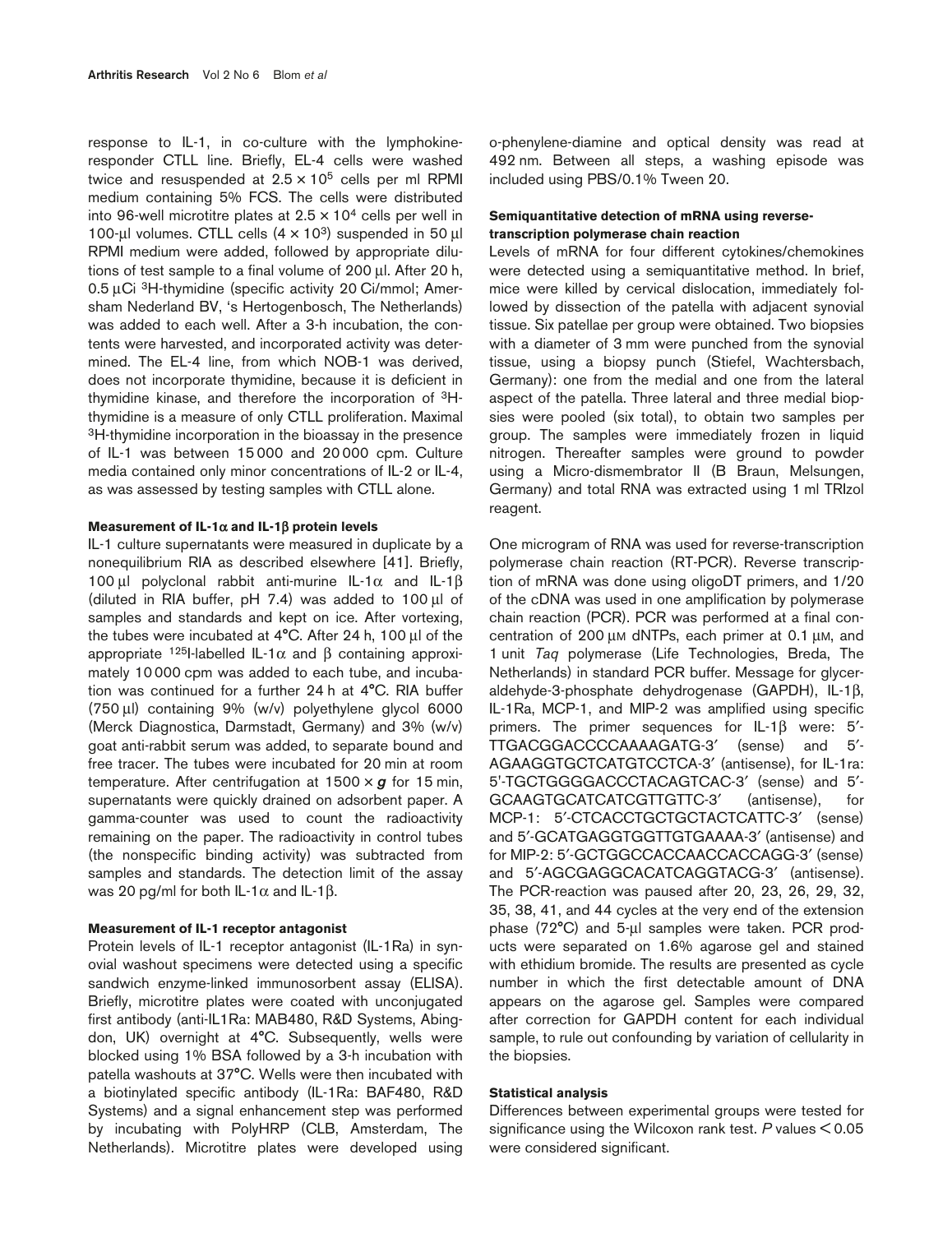#### **Results**

### **Fc**γ **receptors are essential for synovial inflammation during immune-complex-mediated arthritis**

To investigate the involvement of Fcγ receptors in locally induced ICA, we used FcR  $\gamma$ -chain<sup>-/-</sup> C57BL/6 mice, which lack functional FcγRI and RIII. ICA was induced in knee joints of FcR γ-chain–/– mice and control C57BL/6 mice. Histology of total knee joints showed florid inflammation in C57BL/6 mice 3 days after induction of ICA (Fig. 1b). In knee joints of FcR  $\gamma$ -chain<sup>-/-</sup> mice, however, virtually no inflammatory cells were observed at day 3 of ICA (Fig. 1a). Joint inflammation, defined as cells present in the joint cavity (exudate) and synovium (infiltrate), was scored. Both exudate and infiltrate were substantial in C57BL/6 mice whereas, in FcR γ-chain–/– mice, cell influx was virtually absent (Table 1).

To investigate whether FcγRs are involved in the upregulation of inflammatory mediators seen during the first phase of this arthritis, RT-PCR was performed on synovial specimens from arthritic knee joints. Levels of mRNA of inflammatory mediators (IL-1β, IL-1Ra, MCP-1, MIP-2) were detected semiquantitatively in knockout and control mice, 6 and 24 h after ICA induction (Fig. 2). IL-1β and IL-1Ra mRNA levels were high in control arthritis and appeared to be decreased (down to  $2^8$ ) in FcR  $\gamma$ -chain<sup>-/-</sup> mice. MCP-1 and MIP-2 mRNA levels were also diminished in the early phase of ICA (6 h) relative to the levels of controls (respectively down to  $2^6$  and  $2^4$ ) suggesting downregulation of both polymorphonuclear neutrophils (PMNs) and monocyte-specific chemokines.

Subsequently, intra-articular production of IL-1 and IL-1Ra protein during arthritis was measured. Washouts of synovial specimens from joints of control C57BL/6 mice contained considerable amounts of IL-1 (240 pg/ml) at 6 h after induction of arthritis; at 24 h, IL-1 levels were reduced to 70 pg/ml (Table 2). Washouts of arthritic FcR γ-chain–/– joints contained 200 ng/ml IL-1 at 6 h but no detected IL-1 at 24 h after induction, indicating that in the absence of functional FcγRI and RIII, a rapid downregulation of IL-1 production is found. IL-1Ra production was comparable at 6 h in the two strains (respectively 180 and 215 pg/ml) and below the detection limit at 24 h after ICA induction in both strains (Table 2).

To exclude the possibility that the strong reduction of inflammation during ICA in FcR γ-chain<sup>-/-</sup> mice is caused by a lower level of immune complexes which are formed or retained within the knee joint, deposition of IgG in the knee joint was detected using biotinylated goat anti-rabbit IgG. As Table 3 shows, at 6 and 24 h after ICA induction, no difference was found between FcR γ-chain–/– and C57BL/6 mice in the amount of immune complexes deposited within the knee joints. We compared deposition of complement (C3c) in the synovial tissue of both strains

**Figure 1**



Inflammation in H&E-stained sections of mouse knee joints after induction of immune-mediated arthritis (ICA). **(a)** Section from FcR γ-chain–/– mouse 3 days after ICA induction. No inflammatory cells are visible in the joint space (js) or synovium (s). **(b)** Section from C57BL/6 (control) mouse 3 days after ICA induction. Florid inflammation is visible both in the joint space (exudate) and in the synovium (infiltrate) (orginal magnification 100×).

to rule out the possibility that a difference in complement deposition caused differences in inflammation. Control and knockout mice showed the same amounts of C3c in the tissue as was determined by immunohistochemistry (Table 3).

## **Expression of Fc**γ**RII/III is elevated in resident macrophages of naïve CIA-sensitive mice that are hypersensitive to immune complexes**

In a recent study [36], we noticed that certain mouse strains that are prone to develop collagen-type-II autoimmune arthritis are also particularly susceptible to immunecomplex-induced inflammation. Induction of ICA in the DBA/1 knee joint resulted in a more severe arthritis than that in C57BL/6 mice, and this became chronic (Table 1). Local production of IL-1 was also significantly higher and more prolonged than in C57BL/6 mice, both at 6 and 24 h after ICA induction (Table 2). To investigate whether the enhanced inflammation in DBA/1 mice during ICA was still mediated by FcRs, FcR γ-chain<sup>-/-</sup> mice were backcrossed to DBA/1 (DBA $\gamma$ <sup>-/-</sup>) mice. ICA was induced in these mice and the inflammation was compared with that in DBAγ+/+ littermates. We found that at day 3 after arthritis induction, arthritis was full-blown in DBAγ+/+ mice (arbitrary scores of 1.0  $\pm$  0.4 for exudate and 1.6  $\pm$  0.3 for infiltrate) but was completely absent in γ-chain-deficient DBA/1 mice  $(0.1 \pm 0.2$  and  $0.1 \pm 0.1$ , respectively; not shown).

To examine whether the different reactions in knee joints of C57BL/6 and DBA/1 mice to immune complexes might be due to variable local expression of FcγR, expression *in situ* of FcγRs in naïve knee joints was determined immunohistochemically, using the monoclonal antibody (mAb) 2.4G2 (FcγRII/III). Synovial macrophage-like type A lining cells and deeper-lying synovial macrophages were the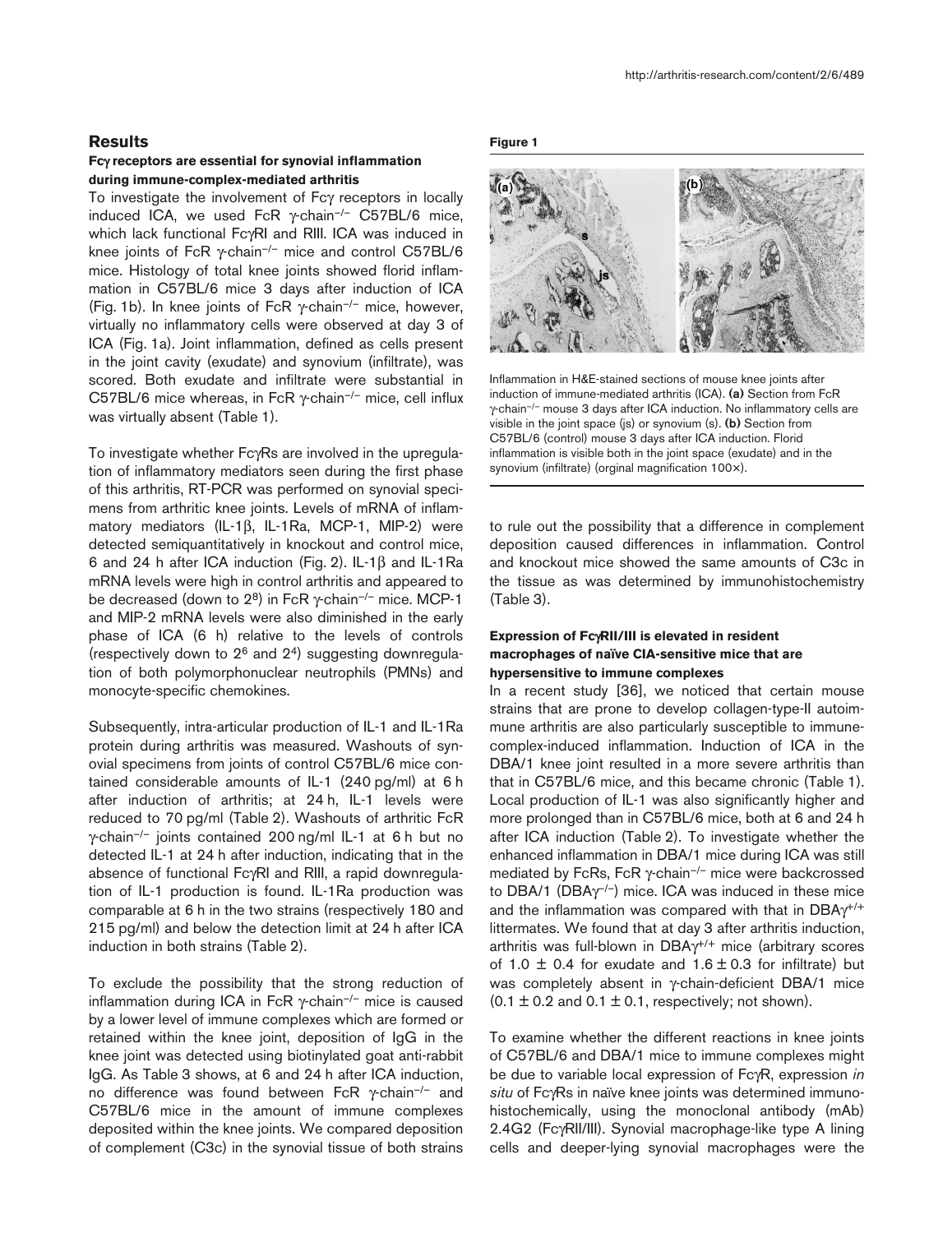| Days after induction of ICA |               |                 |                 |               |                                                                                              |                |                 |
|-----------------------------|---------------|-----------------|-----------------|---------------|----------------------------------------------------------------------------------------------|----------------|-----------------|
|                             |               | 3               |                 | 7             |                                                                                              | 14             |                 |
| Infiltrate                  | Exudate       | Infiltrate      | Exudate         | Infiltrate    | Exudate                                                                                      | Infiltrate     | Exudate         |
| $0.4 \pm 0.1$               | $0.3 \pm 0.2$ | $0.1 \pm 0.1^*$ | $0.1 \pm 0.1^*$ | <b>ND</b>     | ND                                                                                           | ND             | <b>ND</b>       |
| $1.4 \pm 0.1$               | $0.8 \pm 0.2$ | $1.4 \pm 0.3$   | $1.5 \pm 0.4$   | $1.2 \pm 1.2$ | $0.5 \pm 0.6$                                                                                | $0.4 \pm 0.3$  | 0               |
| <b>ND</b>                   | <b>ND</b>     | $2.1 \pm 0.2^*$ | $1.8 \pm 0.3$   | $3.0 \pm 0^*$ | $2.5 \pm 0.4^*$                                                                              | $2.1 \pm 0.3'$ | $1.6 \pm 0.2^*$ |
|                             |               |                 |                 |               | Joint inflammation in FcR $\gamma$ -chain <sup>-/-</sup> , wild-type C57BL/6, and DBA/1 mice |                |                 |

Cellular score in knee joints 3, 7, and 14 days after induction of ICA in knee joints of FcR γ-chain–/–, C57BL/6, and DBA/1 mice. The amount of inflammatory cells in the joint cavity (exudate) and in the synovial layer (infiltrate) were scored blind by two independent observers, on an arbitrary scale from 0–3 (0 = no; 1 = minor; 2 = moderate; 3 = maximal). Note that FcR  $\gamma$ -chain<sup>-/-</sup> mice show markedly less inflammation and that knee joints of DBA/1 mice were significantly more inflamed at all time points in comparison with C57BL/6 mice. Data are means of scores for six mice, and significance (FcR γ-chain–/– versus C57BL/6, and DBA/1 versus C57BL/6) was evaluated using the Mann–Whitney U test (\**P* < 0.05). ND, not done.

**Figure 2**



Semiquantitative mRNA measurements in synovial tissue of FcR γ-chain–/– and C57BL/6 (control) mice. Synovial mRNA levels of IL-1, IL-1Ra, MCP-1, and MIP-2, 6 and 24 h after induction of ICA. At certain points during the PCR reaction, samples were put on agarose gel and electrophoresis was performed. The number of the cycle in which the first band appeared was found: thus, a low cycle number means a higher mRNA content. Data were corrected for GAPDH signal. (Each group:  $n = 6$ .)

dominant cell types expressing these receptors, as was seen in double-labeling studies with F4/80 (data not shown). Interestingly, synovial macrophages of naïve DBA/1 mice stained more intensely than those of C57BL/6 mice (Fig. 3), indicating a higher constitutive expression of FcγRs in lining macrophages of these autoimmune-prone mice.

To quantify the difference in FcγR expression by macrophages of the two strains (DBA/1 and C57BL/6), we further investigated receptor expression on peritoneal

macrophages, using FACS analysis. Macrophages of DBA/1 mice (mean fluorescence  $440 \pm 50$  intensity per cell) displayed almost twice the mean fluorescence with mAb 2.4G2 as those of C57BL/6 mice  $(240 \pm 30)$  intensity per cell) (Fig. 4). These findings also indicate that FcγRII/III is significantly upregulated on the membrane of macrophage populations present in various body compartments of naïve DBA/1 mice.

To further investigate whether a higher basal FcγR expression on macrophages has consequences for the activation of cells upon interaction with immune complexes, peritoneal macrophages of both strains were incubated with aggregated IgG and production of IL-1 was determined by bioassay. Incubation of C57BL/6 cells for 24 or 48 h caused the release of considerable amounts of bioactive IL-1 (45 pg/ml at 24 h and 50 pg/ml at 48 h) (Fig. 5). Interestingly, DBA/1 macrophages produced significantly higher amounts of IL-1 (120 and 135 pg/ml, respectively) than C57BL/6 mice.

## **Arthritogenic triggers other than immune complexes cause comparable inflammation in knee joints of mice that differ in Fc**γ**R expression levels**

To substantiate the hypothesis that differences in FcR expression underlie the variation seen during immunecomplex-induced joint inflammation, we injected various arthritogenic triggers (zymosan, SCWs) that do not act via FcγRs into the knee joints of three strains of mice (FcR  $\gamma$ -chain<sup>-/-</sup>, C57BL/6, and DBA/1). A previous study had shown that when these triggers were used, there was no difference between DBA/1 and C57BL/6 mice in joint inflammation [34]. In the present study, when zymosan was injected into knee joints of FcR γ-chain–/– mice, the inflammation was similar to that in control C57BL/6 mice. At day 3 after injection, inflammation in FcR  $\gamma$ -chain<sup>-/-</sup> mice was scored as  $1.0 \pm 0.4$  for infiltrate and  $0.9 \pm 0.6$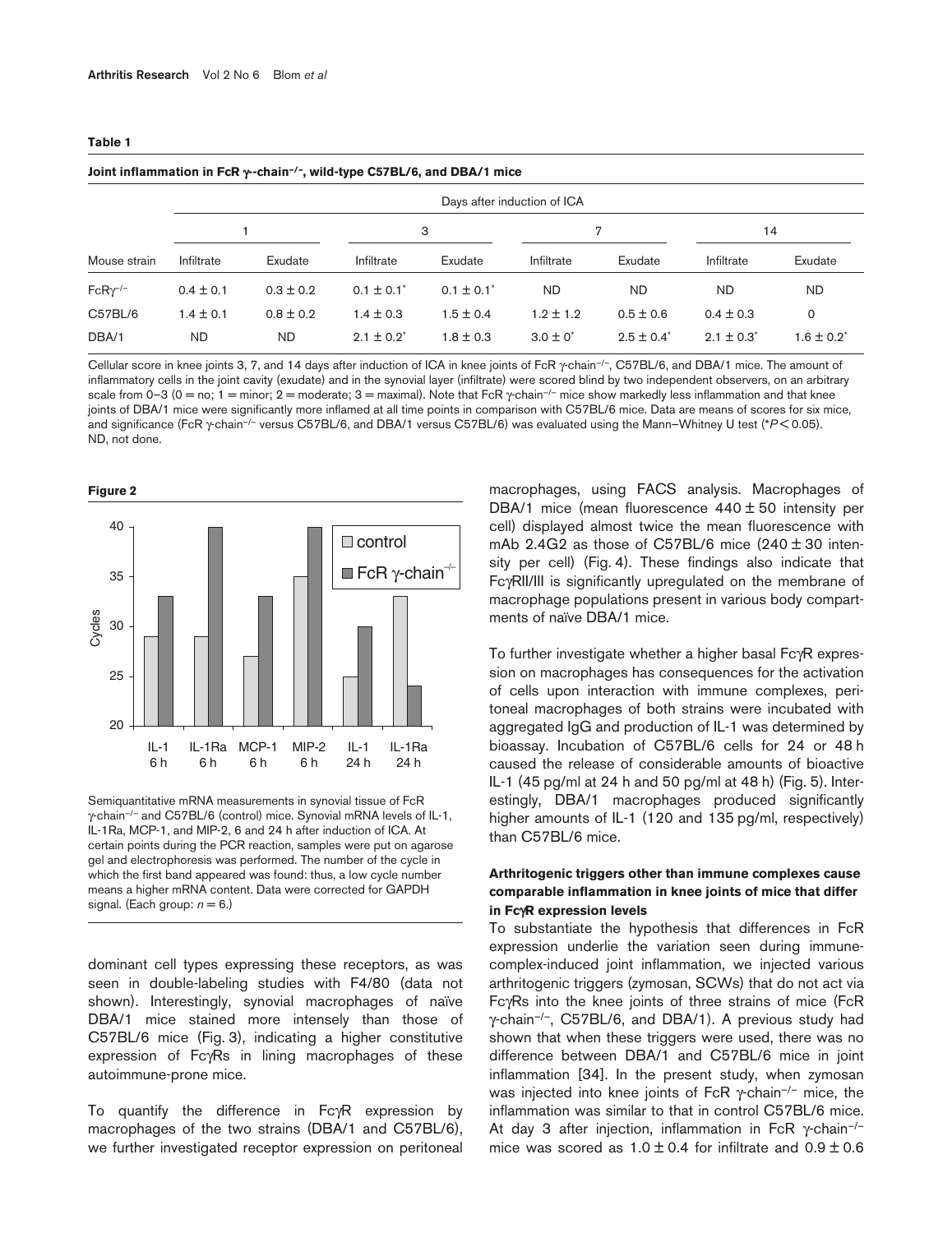| $\mathsf{z}$ yiliosali-iliuuceu arullius ( $\mathsf{z}$ ia) |              |                           |                           |           |              |  |
|-------------------------------------------------------------|--------------|---------------------------|---------------------------|-----------|--------------|--|
|                                                             |              | During ICA                | During ZIA                |           |              |  |
|                                                             | IL-1Ra       |                           | IL-1 $\beta$              |           | IL-1 $\beta$ |  |
| Mouse strain                                                | At $6h$      | At $6h$                   | At 24 h                   | At 6 h    | At 24 h      |  |
| $FcR\gamma^{-/-}$                                           | $180 \pm 15$ | $200 \pm 23$              | $<$ 20 $<$                | <b>ND</b> | <b>ND</b>    |  |
| C57BL/6                                                     | $215 \pm 20$ | $240 \pm 21$              | $70 \pm 12$               | >1000     | $550 \pm 30$ |  |
| DBA/1                                                       | <b>ND</b>    | $390 \pm 43$ <sup>*</sup> | $120 \pm 15$ <sup>*</sup> | >1000     | $565 \pm 5$  |  |

#### **IL-1 and IL-1Ra production (pg/ml) in knee joints of mice after induction of immune-complex-mediated arthritis (ICA) and zymosan-induced arthritis (ZIA)**

Production of IL-1Ra at 6 h and IL-1β at 6 and 24 h after induction of ICA and ZIA in knee joints of three mouse strains. IL-1β was measured using a radioimmunoassay. Data are means ± SD of at least 5 mice and were evaluated using the Mann–Whitney U test (\**P*<0.05). ICA, immunecomplex-mediated arthritis; IL-1Ra, IL-1 receptor antagonist; ND = not done; ZIA, zymosan-induced arthritis.

#### **Table 3**

**Deposition of IgG and complement factor C3c in knee joints of mice at various times after induction of immune-complexmediated arthritis**

|                   | lgG         | C <sub>3</sub> c |             |
|-------------------|-------------|------------------|-------------|
| Mouse strain      | 6h          | 24 h             | 24 h        |
| $FcR\gamma^{-/-}$ | $128 \pm 6$ | $139 + 4$        | $152 \pm 9$ |
| C57BI/6 (control) | $126 \pm 4$ | $140 \pm 9$      | $155 \pm 7$ |

IgG and C3c were studied immunohistochemically. Deposition was assessed using an image analyser to measure the mean amount of blue light, as a measure of staining intensity, passing through a defined area in the tissue. Data are means  $\pm$  SD for six mice. Significance was evaluated using Student's *t* test.

for exudate, versus  $0.9 \pm 0.3$  and  $0.9 \pm 0.5$ , respectively, in control C57BL/6 mice. These findings indicate that knee joints of the three strains examined develop comparable, marked inflammation after injection of zymosan or SCWs. Moreover, IL-1β production in the knee joints during zymosan-induced arthritis was comparable in DBA/1 and C57BL/6 mice (Table 2).

## **Fc**γ**R expression on macrophages is correlated with cartilage destruction during immune-complex-mediated arthritis**

Apart from inflammation, absence or overexpression of FcγRs by local macrophages may also have serious consequences for cartilage destruction. We investigated several parameters of cartilage destruction (depletion of proteoglycans [PGs], chondrocyte death, and erosion of the cartilage matrix). Arthritic knee joints of the three strains were compared at different time points after ICA induction. At day 3, control C57BL/6 mice showed marked PG depletion in various cartilage surfaces (patella, femur adjacent to patella, lateral and medial condyle of the femur, and lateral and medial condyle of the tibia). Strikingly, PGs were not

#### **Figure 3**



Expression of FcγRs in naïve knee joints of C57BL/6 and DBA/1 mice as detected by immunohistochemical staining using specific anti-FcγRII/III antibodies (mAb: 2.4G2) and subsequent development using di-aminobenzidine. **(a)** Naïve C57BL/6 mice. Very light staining of both synovial lining layer (arrows) and deeper layer. **(b)** Naïve DBA/1. Note the markedly higher staining intensity, especially of the cells of the synovial lining (arrows) (original magnification 200×).

depleted in arthritic knee joints of the FcR  $\gamma$ -chain<sup>-/-</sup> mice (Fig. 6a,b; Table 4). In contrast, arthritic DBA/1 knee joints showed markedly greater depletion of PGs than those of C57BL/6 mice. Moreover, PG depletion was still severe at days 7 and 14 in the DBA/1 mice, whereas in the C57BL/6 mice it was almost fully restored by day 14

#### **Table 2**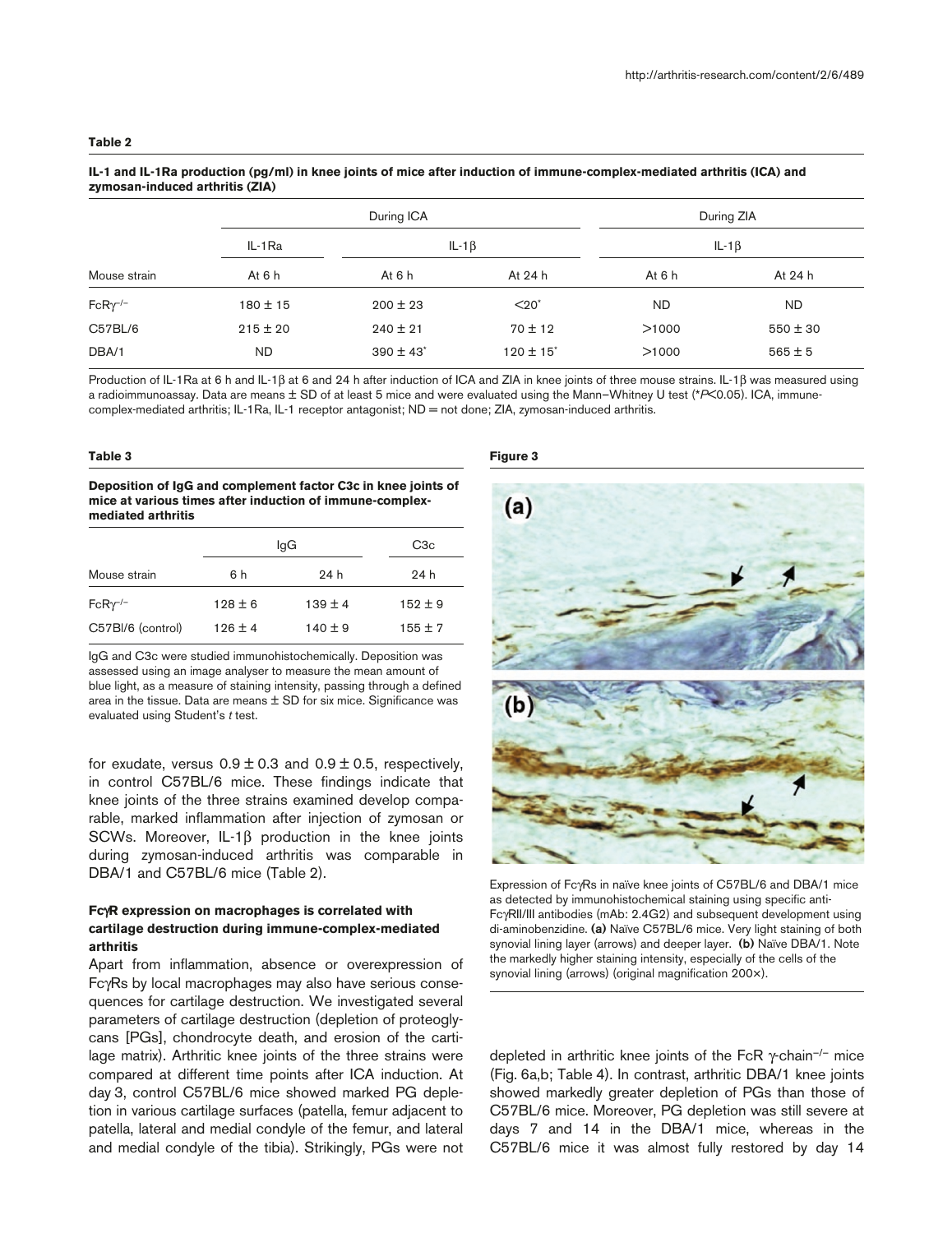

Expression of FcγRs by resident peritoneal macrophages of C57BL/6 and DBA/1 mice as determined by fluorescence in FACS analysis. Almost twice as many receptors were expressed in DBA/1 as in C57BL/6 (control) mice. Cells were isolated from naïve mice using icecold medium and thereafter incubated with an anti-FcγR antibody (2.4G2) that recognises both FcγRII and RIII. Incubation with FITClabeled secondary antibody followed.

#### **Figure 5**





(Fig. 6b–e; Table 4). When ICA was induced in FcR  $\gamma$ <sup>--</sup> mice with a DBA/1 background, PG depletion at day 3 was scored  $2.6 \pm 0.3$  in the Fcy-chain<sup>+/+</sup> mice and was totally absent in the FcR  $γ$ -chain<sup>-/-</sup> ones.

**Figure 6**



Cartilage damage during ICA. Safranin-O-stained knee-joint sections of FcR γ-chain–/–, C57BL/6, and DBA/1 mice 3 and 7 days after induction of ICA. Proteoglycan depletion was correlated with destaining of the superficial layer of the cartilage matrix, which is normally stained red. Both patellar (P) and femoral (F) cartilage are shown. **(a)** FcR γ-chain–/– 3 days after ICA induction. No proteoglycan depletion is seen. **(b)** C57BL/6 mouse 3 days after ICA induction. Marked destaining of the matrix is found. **(c)** C57BL/6 mouse 7 days after ICA induction. The absence of depleted areas suggests that the matrix has been completely restored. **(d)** DBA/1 mouse 3 days after ICA induction. The cartilage matrix is completely depleted, indicating considerable PG loss. **(e)** Same mouse strain (DBA/1) as in (d), 7 days after ICA induction. The cartilage matrix seems still devoid of PG, suggesting that no repair has taken place. Moreover, marked erosion of the matrix is visible, mainly of the femoral cartilage.

Chondrocyte death was measured by determining empty lacunae in the cartilage matrix and breaks in DNA strands as evaluated using an *in situ* cell detection kit (TUNEL method; data not shown). In knee joints of C57BL/6 mice, chondrocyte death at day 3 was 5% in the patella and 30% in the adjacent femur. In the knee joints of knockout mice, chondrocyte death was completely absent (Table 4), whereas in the DBA/1 mice, it was strikingly higher in both the patella (50%) and the femur (90%) than in the control mice (C57BL/6).

Finally, erosion of the cartilage matrix in knee joints was measured. Whereas no erosion was found in either FcR γchain–/– or C57BL/6 mice at day 3 after arthritis induction, in DBA/1 mice erosion was already considerable by day 3, and complete loss of the cartilage surface layer up to the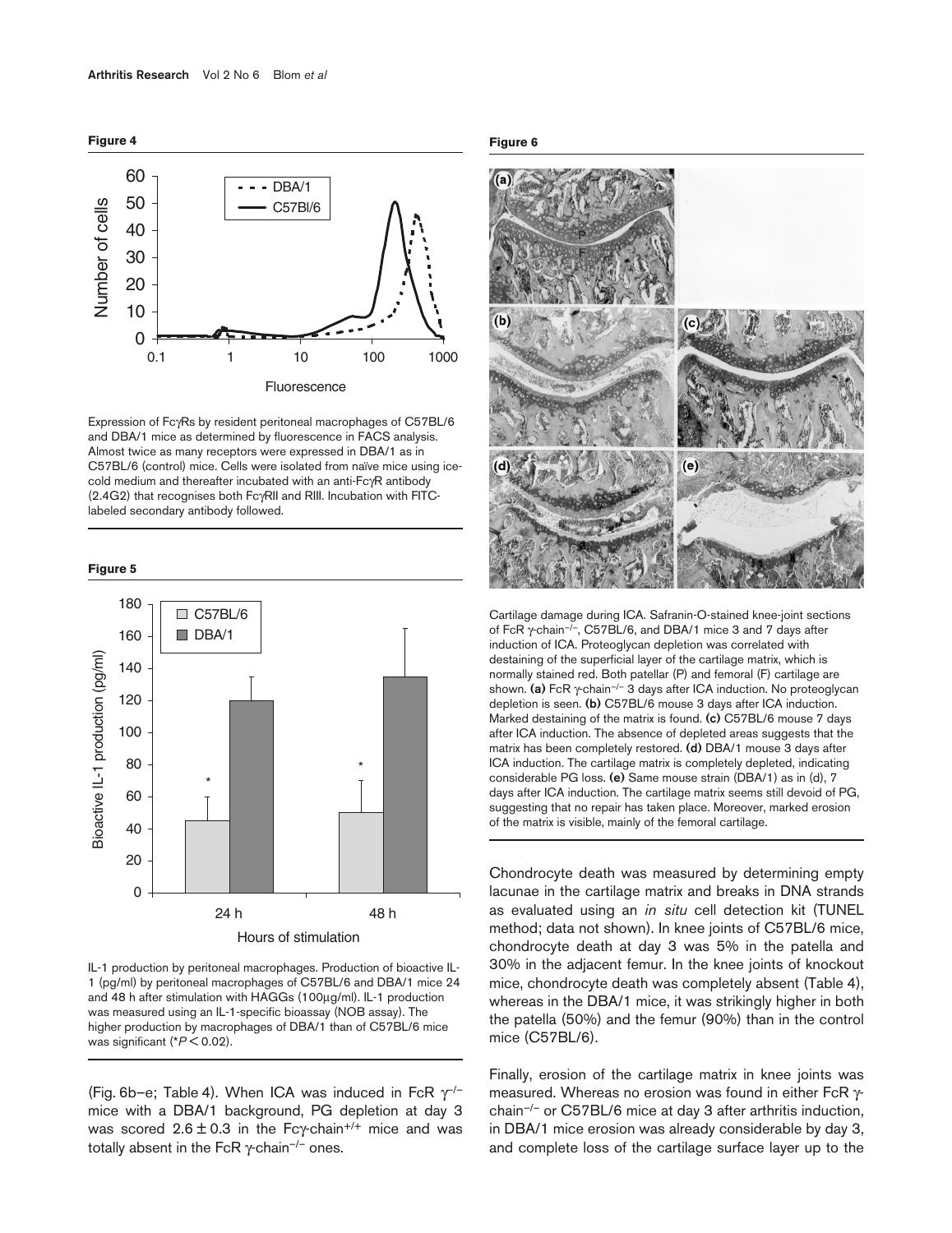|--|--|--|--|

|                                    |     | Mouse strain      |               |                 |  |  |
|------------------------------------|-----|-------------------|---------------|-----------------|--|--|
| Index of cartilage damage          | Day | $FcR\gamma^{-/-}$ | C57BL/6       | DBA/1           |  |  |
| PG depletion <sup>+</sup>          |     | 0                 | $0.2 \pm 0.1$ | ND.             |  |  |
|                                    | 3   | $0.1 \pm 0.1*$    | $2.2 \pm 0.5$ | $2.8 \pm 0.3*$  |  |  |
|                                    | 7   | <b>ND</b>         | $1.5 \pm 0.4$ | $3.0 \pm 0^*$   |  |  |
|                                    | 14  | <b>ND</b>         | $0.6 \pm 0.4$ | $3.0 \pm 0^*$   |  |  |
| Chondrocyte death (%) <sup>+</sup> |     | 0                 | $\Omega$      | ND.             |  |  |
|                                    | 3   | 0                 | $18 \pm 6$    | $35 \pm 12$     |  |  |
|                                    | 7   | <b>ND</b>         | $20 \pm 10$   | $68 \pm 24$ *   |  |  |
|                                    | 14  | <b>ND</b>         | $20 \pm 9$    | $98 \pm 5*$     |  |  |
| Matrix erosion <sup>§</sup>        |     | 0                 | 0             | <b>ND</b>       |  |  |
|                                    | 3   | 0                 | $\Omega$      | $0.4 \pm 0.3$   |  |  |
|                                    | 7   | <b>ND</b>         | $0.2 \pm 0.2$ | $1.5 \pm 0.7$ * |  |  |
|                                    | 14  | <b>ND</b>         | $0.2 \pm 0.2$ | $2.3 \pm 0.6*$  |  |  |

#### **Fc receptors and cartilage damage in knee joints of mice during immune-complex-mediated arthritis**

Cartilage damage was assed using total knee-joint sections stained with safranin O (for PG depletion and matrix erosion) or H&E (for chondrocyte death). PG depletion was absent in FcRγ<sup>-/-</sup>, moderate in C57BL/6, and high in DBA/1 mice. Irreversible cartilage damage, chondrocyte death, and erosion of the cartilage matrix, were almost absent in both FcRγ<sup>-/-</sup> and their control C57BL/6 mice, whereas erosion in DBA/1 mice was massive. To evaluate significance, the Mann–Whitney U-test (\**P*<0.05) was used. <sup>†</sup>Scored by two blinded, independent observers. 1 = mild, 2 = moderate, 3 = maximal destaining of cartilage. ‡ Scored by two blinded, independent observers, as the percentage of total cartilage area in the surface layer (up to the tide mark) containing empty lacunae.  $\frac{1}{5}$  Measured by determining the area in the cartilage surface layer (up to the tidemark) that had been lost during arthritis by two blinded observers, and expressed using an arbitrary score from  $0-3$  ( $0 =$  no;  $1 =$  minor ( $0-10\%$ );  $2 =$  moderate  $(210-50\%)$ ; 3 = maximal  $(250-100\%)$ . ND = Not done.

tidemark was observed at days 7 and day 14 (Fig. 6d,e; Table 4).

## **Severe cartilage destruction in DBA/1 mice is specific for immune-complex-mediated arthritis**

To further substantiate the interpretation that immune complexes and FcγRs, rather than inflammatory cells, caused the observed severe joint cartilage destruction, various concentrations of zymosan were injected into the knee joints of all three mouse strains (FcR γ-chain–/–, C57BL/6, and DBA/1). Even large amounts of zymosan (up to 180 µg), although inducing a tremendous influx of inflammatory cells, failed to induce chondrocyte death or cartilage erosion. PG depletion at day 3, however, was scored as  $3.6 \pm 0.4$  in FcR  $\gamma$ <sup>--</sup> mice, versus  $0.6 \pm 0.3$  in C57BL/6 mice. At day 7, mean PG depletion was scored as  $1.8 \pm 0.5$  in C57BL/6 mice and  $1.7 \pm 0.8$  in DBA/1. PG depletion in the cartilage matrix in response to zymosan, therefore, was marked but did not differ between the three strains.

## **Discussion**

We have found that inflammation and subsequent cartilage destruction caused by immune complexes may be related to the expression of FcγRs on macrophages. Three strains differing in levels of expression of FcγRs were compared. Absence of functional FcγRI and RIII prevents synovial inflammation and cartilage destruction after induction of immune complex arthritis, whereas elevated expression of FcγR on resident joint macrophages of mice susceptible for development of autoimmune arthritis is correlated to markedly more synovial inflammation and cartilage destruction after induction of ICA. The difference in joint inflammation seen within the three strains was not due to genetic differences resulting in a different susceptibility to inflammation, since injection of zymosan or SCWs caused comparable inflammation in the three strains.

Mice lacking the FcR γ-chain were used to investigate the role of FcγRs in ICA. The FcR  $γ$  subunit is essential not only for functional FcRI and RIII IgG receptors but also for the high-affinity IgE receptor FcεRI and TcR-CD3 complex of γδT cells. In this passively induced arthritis, B and T cells do not play a role [35]. Even during the chronic phase of ICA as seen in the DBA/1 knee joint, no effect on synovial inflammation was found after giving anti-αβTCR antibodies (data not shown). The high-affinity receptor FcγRI, which binds IgE, is found on mast cells. A previous study showed, however, that experimentally induced ICA in knee joints of mice that are deficient for mast cells (WBB6F1-W/Wv) [42] was not significantly different from that in control mice, indicating that mast cells do not play an important role in ICA.

The findings described above suggest that the observed joint inflammation is locally regulated by synovial cells. Earlier studies revealed that macrophage-like type A cells, which form the dominant population (more than 80%) of the lining layer of diarthrodial joints in mice, regulate the onset and chronicity [19–22] as well as the exacerbation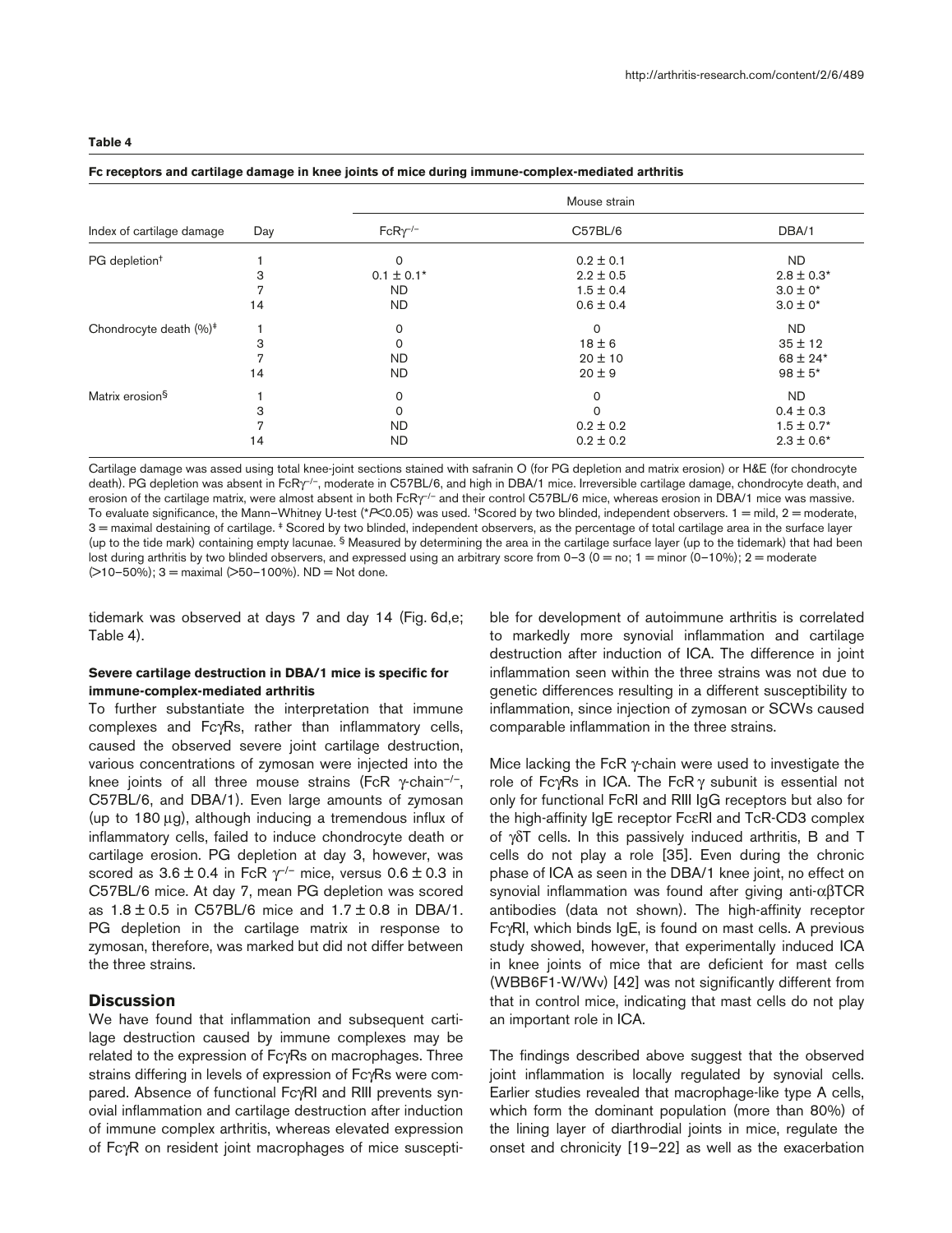[23] of experimental arthritis. Selective removal of type A cells by clodronate-containing liposomes prior to induction of several experimental arthritides prevented the onset of arthritis and also the larger part of cartilage destruction [21,43]. These studies suggested that synovial macrophages form an important source of chemotactic factors and that activation by immune complexes results in production of chemokines by these cells. It was also found that chronicity of synovial inflammation is mostly seen in models in which immune complexes are present [44]. Immune complexes communicate with macrophages via FcRs, especially the FcγRs, which bind IgG. IgG represents the most dominant immunoglobulin class in the blood and might be involved in activation of macrophages. Coordinate expression of activating FcγRI and RIII and the inhibiting receptor FcγRIIb exposed on joint macrophages probably determines the reaction to immune complexes [15].

Indeed, we found that the absence of functional FcγRI and RIII completely abrogated the onset of ICA, as was seen in knee joints of FcR  $\gamma$ -chain<sup>-/-</sup> mice. The proinflammatory cytokine IL-1, which has been shown to regulate synovial inflammation within this model [34,35], was significantly decreased at protein level 24 h after induction. Semiquantitative determination of mRNA levels also suggested downregulation of IL-1. At 6 h after induction of ICA, no difference in cytokine production was found between FcR γ-chain–/– mice and controls. It is therefore possible that the first hours of ICA are mediated by a component other than FcγRs. This component may very well be complement. In addition to IL-1, complement split products have been shown to be important within this model. Depletion of complement generation by cobra venom factor treatment blocked ICA for the most part [35]. In the present study, complement C3c deposition did not differ in kneejoint structures of FcR γ-chain–/– and control mice, suggesting that complement activation does not differ between the two strains; this observation confirms earlier findings [8]. To further investigate whether complement or other mediators play a role in the enhanced inflammation in DBA/1 mice, we compared FcRγ-chain<sup>-/-</sup> mice in a DBA/1 background with FcR γ-chain<sup>+/+</sup> mice. ICA did not develop in FcR γ-chain deficient mice with a DBA/1 background, indicating that in the DBA/1 strain, also, FcRs are crucial mediators. Another difference may be the removal of immune complexes from the joint. Earlier studies revealed that absence of functional FcγRI and RIII retarded the removal of insoluble immune complexes from the body [6]. We found, however, no differences in IgG deposition in the knee joints of the two mouse strains during the first days. The reason for this may be that the arthritogenic molecule we use to elicit ICA has an excellent retention, because of its positive charge. Cationic antigen will be bound electrostatically to the negatively charged structures of the joint [35,39]. Moreover, inflammation in the knee joint may be differently regulated than in other body

compartments. The knee-joint cavity is covered mainly with macrophages, which are the first cells that come into contact with the immune complexes during ICA, whereas the kidney and skin contain a broader range of cell types handling immune complexes.

Next, we investigated ICA in knee joints of DBA/1 mice and found that the severity and the chronicity of arthritis corresponded with a higher level of expression of FcγRs on macrophages. In contrast, ICA in C57BL/6 mice was only mild, without a chronic phase. Macrophages in the knee-joint lining of normal DBA/1 mice stained more intensely than those of normal C57BL/6 mice, suggesting a higher basal level of FcγRII/III expression on DBA/1 mice. Furthermore, higher FcγR expression was not limited to joint macrophages. Peritoneal macrophages showed a twofold higher expression of FcγRs, suggesting that the higher basal expression of FcγRII/III is found on all resident macrophages. Other cell types were also tested for differences in FcγR expression. No significant differences of FcγR expression were found on peripheral blood monocytes nor on a mixed B- and T-cell population, indicating that the differences in expression of FcγRs between C57BL/6 and DBA/1 are not found on all cells of the haematopoietic lineage (unpublished results). Antibodies to FcγRI or FcγRIII are not available and therefore we could not determine the different classes of FcγR separately. Genetic differences in DBA/1 may be responsible for altered FcγR expression, as Holmdahl *et aI* have pointed out [45]. This would imply that this mouse strain is at higher risk for immune-complex diseases in body compartments that contain macrophages. This is in line with findings in other studies [46]. The finding that FcR  $\gamma$ chain–/– DBA/1 mice did not show any inflammation when ICA was induced strongly suggests that, in this strain, fullblown ICA is also mediated by FcγRs. Thus the differences in the severity and the chronicity of inflammation during ICA and in the severity of subsequent cartilage damage are likely to be caused by differences in FcγR function or expression. The elevated expression of FcγRs on macrophages was also functional, as was found in experiments *in vitro* in which IL-1 production was measured after stimulation of macrophages with HAGGs. ICA induction caused much higher levels and longer-lasting production of IL-1 in the knee joints of DBA/1 mice than in the control C57BL/6 mice. IL-1 may well be the factor responsible for the chronicity of the synovial inflammation. Although IL-1 levels at day 3 were found to be below the detection limit of the RIA, blocking of IL-1 with anti-IL-1 antibodies starting at day 3 after ICA induction abrogated the chronic phase completely [34].

In addition to inflammation, cartilage destruction was also investigated. In earlier studies, we found that only in those experimental-arthritis models in which immune complexes are present was severe, irreparable cartilage damage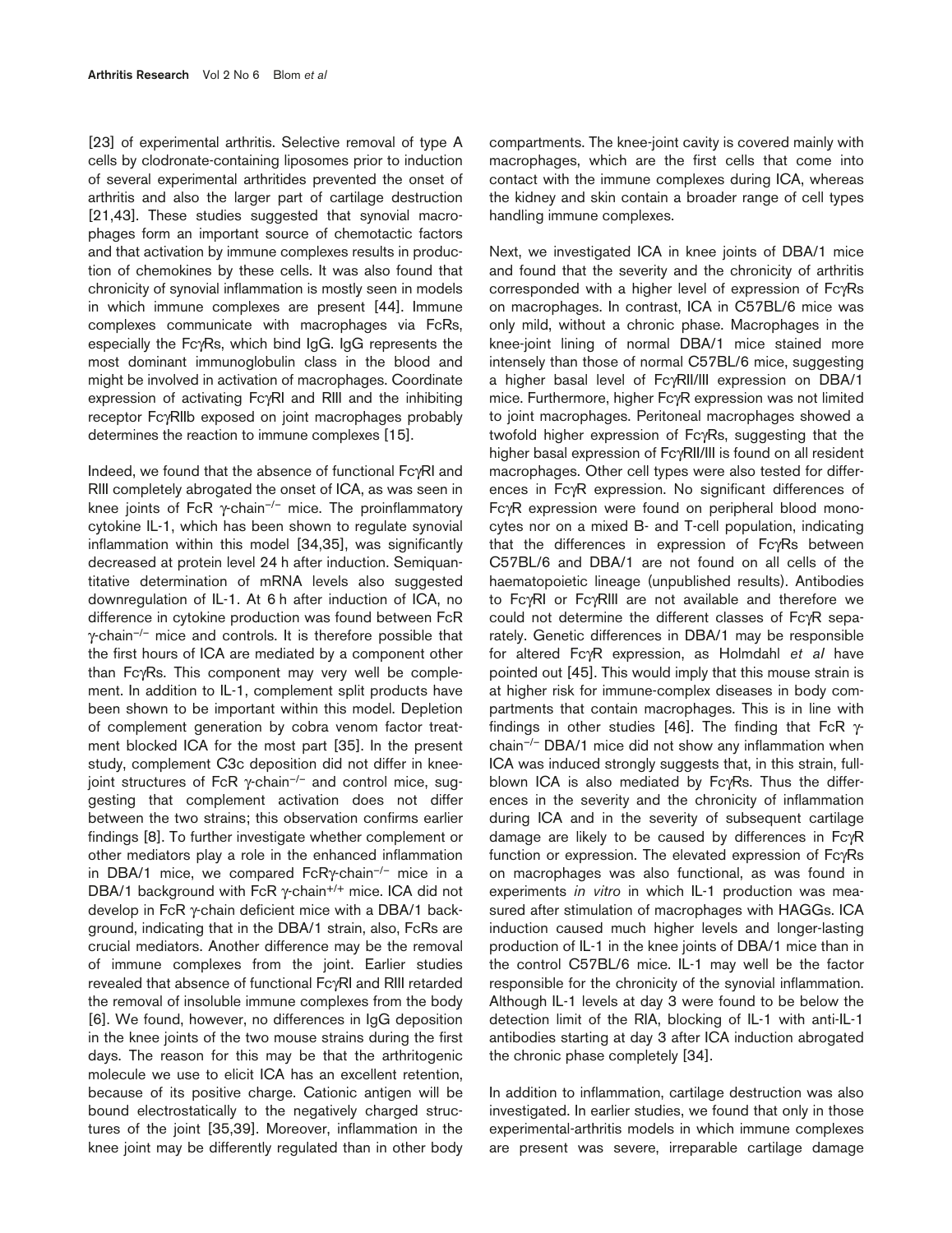In FcR  $\gamma$ -chain<sup>-/-</sup> mice, depletion of PG was entirely absent during ICA. In knee joints of DBA/1 mice, loss of PG from the cartilage matrix was more severe than in C57BL/6 mice. This finding is in line with the respective expression of FcγR on macrophages in these strains and suggests that activation of FcγR may be one of the mechanisms mediating PG loss. Activation of macrophages by FcγRI and RIII leads to the release of IL-1 [47,48], which is the dominant cytokine involved in inhibition of PG synthesis [49,50] and production of aggrecan-degrading enzymes [51,52]. Depletion of PG within this model is probably mediated by aggrecanase [44], an enzyme that recently was identified as a metalloproteinase of the ADAM (A disintegrin and metalloproteinase) family [53]. Aggrecanase neoepitopes were abundantly found during the first phase of this arthritis [44]. Injection of zymosan into the knee joints of the three strains we studied was followed by a comparable depletion of PG; this finding suggests that the three strains have similar potencies to produce aggrecanase.

Severe cartilage destruction, like chondrocyte death and cartilage erosion, was found only in DBA/1 mice. During the acute phase, PMNs constitute the dominant cell type present in the joint, whereas during the chronic phase, macrophages are the predominant cell type present in the synovium and synovial cavity. FcγR activation on both PMNs and macrophages may lead to the release of oxygen and nitrogen radicals, which in high concentrations can kill chondrocytes either by necrosis or apoptosis [54,55] or may activate latent enzymes in the matrix. Activated macrophages form an important source of latent metalloproteinases such as stromelysin and collagenase; after activation, these enzymes are involved in degradation of the collagen matrix, resulting in severe cartilage destruction [56,57]. Immune complexes activate macrophages in the synovium, causing the release of enzymes that are hindered in their activity by large amounts of inhibitors present in the synovial fluid. Immune complexes present on the cartilage surface may cause PMNs or macrophages to attach to this surface, as we have seen by clear pannus formation on the cartilage during chronic arthritis in the DBA/1 joint. This attachment to the cartilage surface may cause release of enzymes that directly penetrate the cartilage matrix thus escaping from their inhibitors (manuscript in preparation).

The present findings partly underline the findings in our previous study, in which an antigen-induced arthritis was produced in FcR  $\gamma$ <sup>--</sup> mice [58], in the sense that stimulation of FcγRs by immune complexes seems necessary in order to induce irreversible cartilage damage. However, in contrast to our present findings, antigen-induced arthritis in FcR γ-chain–/– mice did not significantly reduce joint inflammation. This indicates that within that model, FcRs do not play any role in the chronic phase of inflammation, but are of utmost importance in the induction of severe cartilage damage.

To provide conclusive evidence of the role of various classes of FcγR during ICA, experiments are needed in which FcγRs are blocked with specific antibodies, or in which knockout mice are used that lack one of the specific classes of FcγR. However, specific antibodies to FcγRs (2.4G2), once bound to the receptor, have a stimulatory effect and therefore cannot be used in blocking experiments. Experiments using specific knockout mice are therefore now being performed in our laboratory.

Macrophages are the dominant type of cell present in chronic inflammation during RA and their number has been shown to correlate well with severe cartilage destruction [16–18]. Apart from that, in humans, these macrophages express activating Fc receptors, mainly FcγIIIa [26], which may lead to activation of these cells by IgG-containing immune complexes. Fc receptor expression on the surface of these cells may have important implications for joint inflammation and severe cartilage destruction and may form new targets for therapeutic intervention.

#### **References**

- 1. Winchester RJ, Agnello V, Kunkel HG: **Gamma globulin complexes in synovial fluids of patients with rheumatoid arthritis. Partial characterization and relationship to lowered complement levels.** *Clin Exp Immunol* 1970, **6**:689–706.
- 2. Cooke TD, Richer S, Hurd E, Jasin HE: **Localization of antigen-antibody complexes in intraarticular collagenous tissues.** *Ann N Y Acad Sci* 1975, **256**:10–24.
- 3. Henson PM, Johnson HB, Spiegelberg HL: **The release of granule enzymes from human neutrophils stimulated by aggregated immunoglobulins of different classes and subclasses.** *J Immunol* 1972, **109**:1182–1192.
- 4. Deo YM, Graziano RF, Repp R, van de Winkel JG: **Clinical significance of IgG Fc receptors and Fc gamma R-directed immunotherapies.** *Immunol Today* 1997, **18**:127–135.
- 5. Ravetch JV: **Fc receptors.** *Curr Opin Immunol* 1997, **9**:121–125.
- 6. Clynes R, Ravetch JV: **Cytotoxic antibodies trigger inflammation through Fc receptors.** *Immunity* 1995, **3**:21–26.
- 7. Sylvestre D, Clynes R, Ma M, Warren H, Carroll MC, Ravetch JV: **Immunoglobulin G-mediated inflammatory responses develop normally in complement-deficient mice.** *J Exp Med* 1996, **184**: 2385–2392.
- 8. Clynes R, Dumitru C, Ravetch JV: **Uncoupling of immune complex formation and kidney damage in autoimmune glomerulonephritis.** *Science* 1998, **279**:1052–1054.
- 9. Suzuki Y, Shirato I, Okumura K, Ravetch JV, Takai T, Tomino Y, Ra C: **Distinct contribution of Fc receptors and angiotensin II-dependent pathways in anti-GBM glomerulonephritis.** *Kidney Int* 1998, **54**: 1166–1174.
- 10. Park SY, Ueda S, Ohno H, HamanoY, Tanaka M, Shiratori T, Yamazaki T, Arase H, Arase N, Karasawa A, Sato S, Ledermann B, Kondo Y, Okumura K, Ra C, Saito T: **Resistance of Fc receptor-deficient mice to fatal glomerulonephritis.** *J Clin Invest* 1998, **102**:1229–1238.
- 11. Isakov N: **Immunoreceptor tyrosine-based activation motif (ITAM), a unique module linking antigen and Fc receptors to their signaling cascades.** *J Leukoc Biol* 1997, **61**:6–16.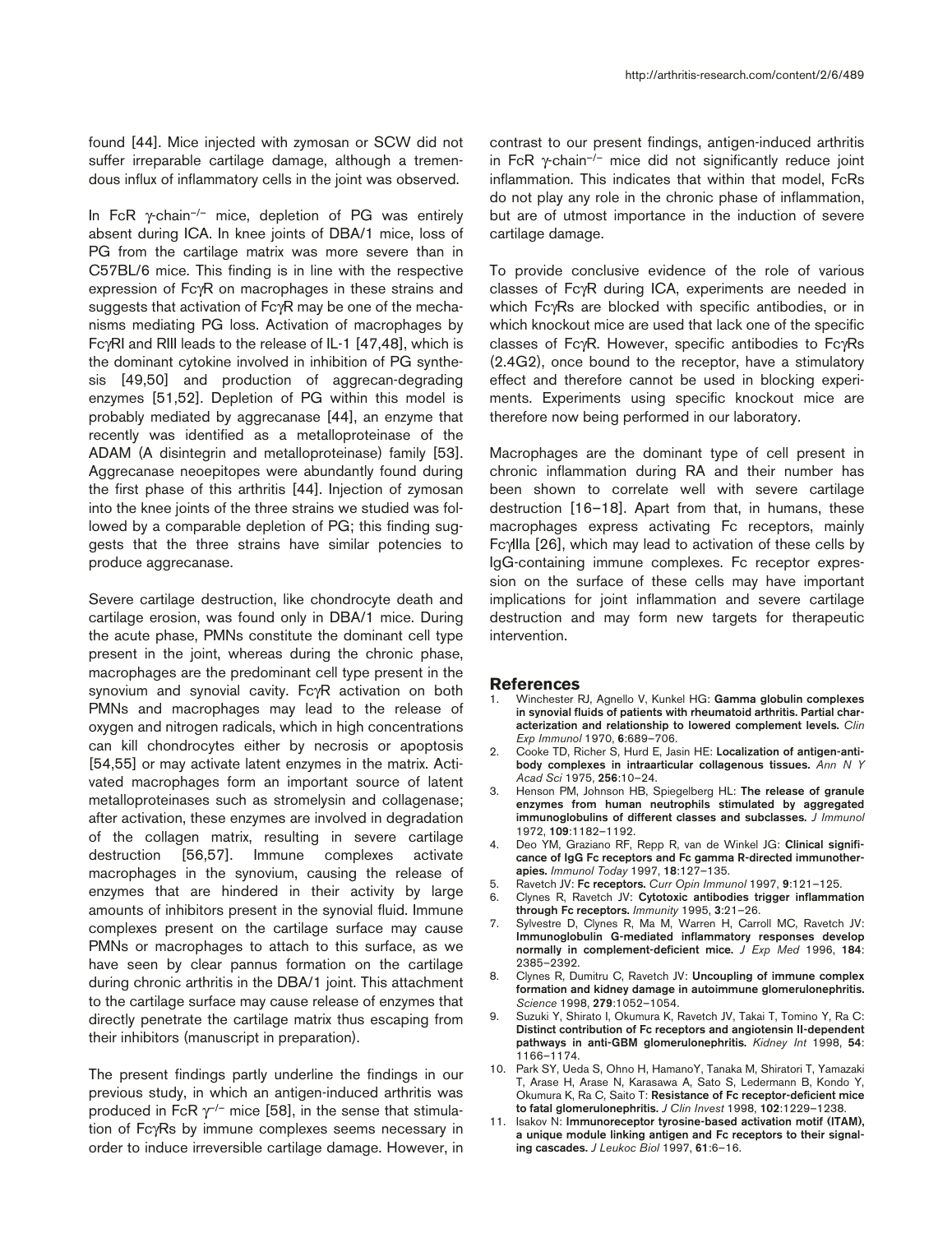- 12. Cambier JC: **Antigen and Fc receptor signaling. The awesome power of the immunoreceptor tyrosine-based activation motif (ITAM).** *J Immunol* 1995, **155**:3281–3285.
- 13. Daeron M, Latour S, Malbec O, Espinosa E, Pina P, Pasmans S, Fridman WH: **The same tyrosine-based inhibition motif, in the intracytoplasmic domain of Fc gamma RIIB, regulates negatively BCR-, TCR-, and FcR-dependent cell activation.** *Immunity* 1995, **3**: 635–646.
- 14. Yuasa T, Kubo S, Yoshino T, Ujike A, Matsumura K, Ono M, Ravetch JV, Takai T: **Deletion of Fcgamma receptor IIB renders H-2(b) mice susceptible to collagen-induced arthritis.** *J Exp Med* 1999, **189**: 187–194.
- 15. Clynes R, Maizes JS, Guinamard R, Ono M, Takai T, Ravetch JV: **Modulation of immune complex-induced inflammation in vivo by the coordinate expression of activation and inhibitory Fc receptors.** *J Exp Med* 1999, **189**:179–185.
- 16. Yanni G, Whelan A, Feighery C, Bresnihan B: **Synovial tissue macrophages and joint erosion in rheumatoid arthritis.** *Ann Rheum Dis* 1994, **53**:39–44.
- 17. Mulherin D, Fitzgerald O, Bresnihan B: **Synovial tissue macrophage populations and articular damage in rheumatoid arthritis.** *Arthritis Rheum* 1996, **39**:115–124.
- 18. Bresnihan B: **Pathogenesis of joint damage in rheumatoid arthritis.** *J Rheumatol* 1999, **26**:717–719.
- 19. van Lent PL, van den Hoek AE, van den Bersselaar LA, Spanjaards MF, van Rooijen N, Dijkstra CD, van de Putte LB, van den Berg WB: **In vivo role of phagocytic synovial lining cells in onset of experimental arthritis.** *Am J Pathol* 1993, **143**:1226–1237.
- 20. van Lent PL, Holthuysen AE, van den Bersselaar LA, van Rooijen N, Joosten LA, van de Loo FA, van de Putte LB, van den Berg WB: **Phagocytic lining cells determine local expression of inflammation in type II collagen-induced arthritis.** *Arthritis Rheum* 1996, **39**: 1545–1555.
- 21. van Lent PL, Holthuysen AE, van Rooijen N, van de Putte LB, van den Berg WB: **Local removal of phagocytic synovial lining cells by clodronate-liposomes decreases cartilage destruction during collagen type II arthritis.** *Ann Rheum Dis* 1998, **57**:408–413.
- 22. van Lent PLEM, van den Bersselaar LAM, Holthuysen AEM, van Rooijen N, van de Putte LB, van den Berg WB: **Phagocytic synovial lining cells in experimentally induced chronic arthritis: down-regulation of synovitis by CL2MDP-liposomes.** *Rheumatol Int* 1994, **13**: 221–228.
- 23. van Lent PL, Holthuysen AE, van Rooijen N, van de Loo FA, van de Putte LB, van den Berg WB: **Phagocytic synovial lining cells regulate acute and chronic joint inflammation after antigenic exacerbation of smouldering experimental murine arthritis.** *J Rheumatol* 1998, **25**:1135–1145.
- 24. Gessner JE, Heiken H, Tamm A, Schmidt RE: **The IgG Fc receptor family.** *Ann Hematol* 1998, **76**:231–248.
- 25. Broker BM, Edwards JC, Fanger MW, Lydyard PM: **The prevalence and distribution of macrophages bearing Fc gamma RI, Fc gamma RII, and Fc gamma RIII in synovium.** *Scand J Rheumatol* 1990, **19**: 123–135.
- 26. Edwards JC, Blades S, Cambridge G: **Restricted expression of Fc gammaRIII (CD16) in synovium and dermis: implications for tissue targeting in rheumatoid arthritis (RA).** *Clin Exp Immunol* 1997, **108**:401–406.
- 27. Kizaki T, Ookawara T, Oh IS, Itoh Y, Iwabuchi K, Onoe K, Day NK, Good RA, Ohno H: **An increase in basal glucocorticoid concentration with age induces suppressor macrophages with high-density Fc gamma RII/III.** *Immunology* 1998, **93**:409–414.
- 28. Santiago A, Mori T, Satriano J, Schlondorff D: **Regulation of Fc receptors for IgG on cultured rat mesangial cells.** *Kidney Int* 1991, **39**:87–94.
- 29. de Andres B, Cardaba B, del Pozo V, Orozco ME, Gallardo S, Tramon P, Palomino P, Lahoz C: **Modulation of the Fc gamma RII and Fc gamma RIII induced by GM-CSF, IFN-gamma and IL-4 on murine eosinophils.** *Immunology* 1994, **83**:155–160.
- 30. Wahl SM, Allen JB, Welch GR, Wong HL: **Transforming growth factor-beta in synovial fluids modulates Fc gamma RII (CD16) expression on mononuclear phagocytes.** *J Immunol* 1992, **148**: 485–490.
- 31. Welch GR, Wong HL, Wahl SM: **Selective induction of Fc gamma RIII on human monocytes by transforming growth factor-beta.** *J Immunol* 1990, **144**:3444–3448.
- 32. Conrad DH, Waldschmidt TJ, Lee WT, Rao M, Keegan AD, Noelle RJ, Lynch RG, Kehry MR: **Effect of B cell stimulatory factor-1 (inter-**

**leukin 4) on Fc epsilon and Fc gamma receptor expression on murine B lymphocytes and B cell lines.** *J Immunol* 1987, **139**: 2290–2296.

- 33. Isomaki P, Luukkainen R, Toivanen P, Punnonen J: **The presence of interleukin-13 in rheumatoid synovium and its antiinflammatory effects on synovial fluid macrophages from patients with rheumatoid arthritis.** *Arthritis Rheum* 1996, **39**:1693–1702.
- 34. Blom AB, van Lent PLEM, Holthuysen AEM, van den Berg WB: **Immune complexes, but not streptococcal cell walls or zymosan, cause chronic inflammation in mouse strains susceptible for collagen type II autoimmune arthritis.** *Cytokine* 1999, **11**:1046–1056.
- 35. van Lent PL, van den Bersselaar LA, van den Hoek AE, van de Loo AA, van den Berg WB: **Cationic immune complex arthritis in mice – a new model. Synergistic effect of complement and interleukin-1.** *Am J Pathol* 1992, **140**:1451–1461.
- 36. Danon D, Goldstein L, Marikovsky Y, Skutelsky E: **Use of cationized ferritin as a label of negative charges on cell surfaces.** *J Ultrastruct Res* 1972, **38**:500–510.
- 37. van den Broek MF, van den Berg WB, van de Putte LB, Severijnen AJ: **Streptococcal cell wall-induced arthritis and flare-up reaction in mice induced by homologous or heterologous cell walls.** *Am J Pathol* 1988, **133**:139–149.
- 38. Unkeless JC: **Characterization of a monoclonal antibody directed against mouse macrophage and lymphocyte Fc receptors.** *J Exp Med* 1979, **150**:580–596.
- 39. van den Berg WB, van de Putte LB, Zwarts WA, Joosten LA: **Electrical charge of the antigen determines intraarticular antigen handling and chronicity of arthritis in mice.** *J Clin Invest* 1984, **74**: 1850–1859.
- 40. Gearing AJ, Bird CR, Bristow A, Poole S, Thorpe R: **A simple sensitive bioassay for interleukin-1 which is unresponsive to 10(3) U/ml of interleukin-2.** *J Immunol Methods* 1987, **99**:7–11.
- 41. Drenth JP, van Uum SH, van Deuren M, Pesman GJ, van der Ven-Jongekrijg, van der Meer JW: **Endurance run increases circulating IL-6 and IL-1ra but downregulates ex vivo TNF-alpha and IL-1 beta production.** *J Appl Physiol* 1995, **79**:1497–1503.
- 42. van den Broek MF, van den Berg WB, van de Putte LB: **The role of mast cells in antigen induced arthritis in mice.** *J Rheumatol* 1988, **15**:544–551.
- 43. van Lent PL, van den Hoek AE, van den Bersselaar LA, van Rooijen N, van den Berg WB: **Role of phagocytic synovial lining cells in experimental arthritis.** *Agents Actions* 1993, **38 Spec No**:C92–C94.
- 44. van Meurs JB, van Lent PL, Holthuysen AE, Singer II, Bayne EK, van den Berg WB: **Kinetics of aggrecanase- and metalloproteinaseinduced neoepitopes in various stages of cartilage destruction in murine arthritis.** *Arthritis Rheum* 1999, **42**:1128–1139.
- 45. Jirholt J, Cook A, Emahazion T, Sundvall M, Jansson L, Nordquist N, Pettersson U, Holmdahl R: **Genetic linkage analysis of collageninduced arthritis in the mouse.** *Eur J Immunol* 1998, **28**:3321– 3328.
- 46. Raine CS, Barnett LB, Brown A, Behar T, McFarlin DE: **Neuropathology of experimental allergic encephalomyelitis in inbred strains of mice.** *Lab Invest* 1980, **43**:150–157.
- 47. Simms HH, Gaither TA, Fries LF, Frank MM: **Monokines released during short-term Fc gamma receptor phagocytosis up-regulate polymorphonuclear leukocytes and monocyte-phagocytic function.** *J Immunol* 1991, **147**:265–272.
- 48. Marsh CB, Pope HA, Wewers MD: **Fc gamma receptor crosslinking down-regulates IL-1 receptor antagonist and induces IL-1 beta in mononuclear phagocytes stimulated with endotoxin or Staphylococcus aureus.** *J Immunol* 1994, **152**:4604–4611.
- 49. Arner EC, Pratta MA: **Independent effects of interleukin-1 on proteoglycan breakdown, proteoglycan synthesis, and prostaglandin E2 release from cartilage in organ culture.** *Arthritis Rheum* 1989, **32**:288–297.
- 50. van de Loo FA, Arntz OJ, Otterness IG, van den Berg WB: **Protection against cartilage proteoglycan synthesis inhibition by antiinterleukin 1 antibodies in experimental arthritis.** *J Rheumatol* 1992, **19**:348–356.
- 51. Chubinskaya S, Huch K, Mikecz K, Szabo G, Hasty KA, Kuettner KE, Cole AA: **Chondrocyte matrix metalloproteinase-8: up-regulation of neutrophil collagenase by interleukin-1 beta in human cartilage from knee and ankle joints.** *Lab Invest* 1996, **74**:232–240.
- 52. Sandy JD, Gamett D, Thompson V, Verscharen C: **Chondrocytemediated catabolism of aggrecan: aggrecanase-dependent cleavage induced by interleukin-1 or retinoic acid can be inhibited by glucosamine.** *Biochem J* 1998, **335**:59–66.